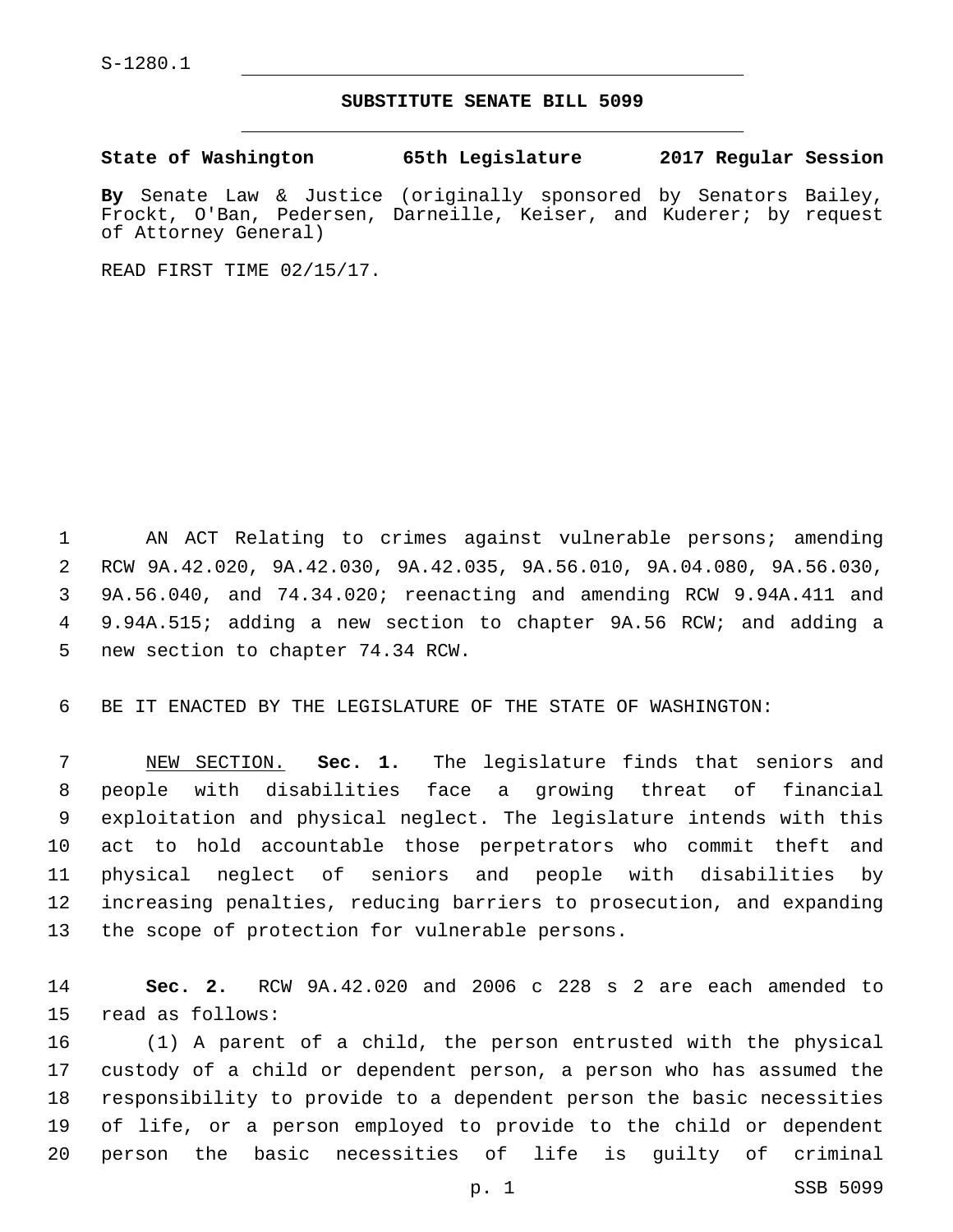1 mistreatment in the first degree if he or she ((recklessly)) with criminal negligence, as defined in RCW 9A.08.010, causes great bodily harm to a child or dependent person by withholding any of the basic 4 necessities of life.

 (2) Criminal mistreatment in the first degree is a class B 6 felony.

 **Sec. 3.** RCW 9A.42.030 and 2006 c 228 s 3 are each amended to 8 read as follows:

 (1) A parent of a child, the person entrusted with the physical custody of a child or dependent person, a person who has assumed the responsibility to provide to a dependent person the basic necessities of life, or a person employed to provide to the child or dependent person the basic necessities of life is guilty of criminal 14 mistreatment in the second degree if he or she ((recklessly)) with criminal negligence, as defined in RCW 9A.08.010, either (a) creates 16 an imminent and substantial risk of death or great bodily harm by 17 withholding any of the basic necessities of life, or (b) causes substantial bodily harm by withholding any of the basic necessities 19 of life.

 (2) Criminal mistreatment in the second degree is a class C 21 felony.

 **Sec. 4.** RCW 9A.42.035 and 2006 c 228 s 4 are each amended to 23 read as follows:

 (1) A person is guilty of the crime of criminal mistreatment in the third degree if the person is the parent of a child, is a person entrusted with the physical custody of a child or other dependent person, is a person who has assumed the responsibility to provide to a dependent person the basic necessities of life, or is a person employed to provide to the child or dependent person the basic 30 necessities of life( $(\tau)$ ) and ((either:

 $(31 \t (a))$ , with criminal negligence, creates an imminent and substantial risk of substantial bodily harm to a child or dependent 33 person by withholding any of the basic necessities of life( $\overline{t}$  or

 (b) With criminal negligence, causes substantial bodily harm to a child or dependent person by withholding any of the basic necessities  $\theta$ f life)).

 (2) For purposes of this section, "a person who has assumed the responsibility to provide to a dependent person the basic necessities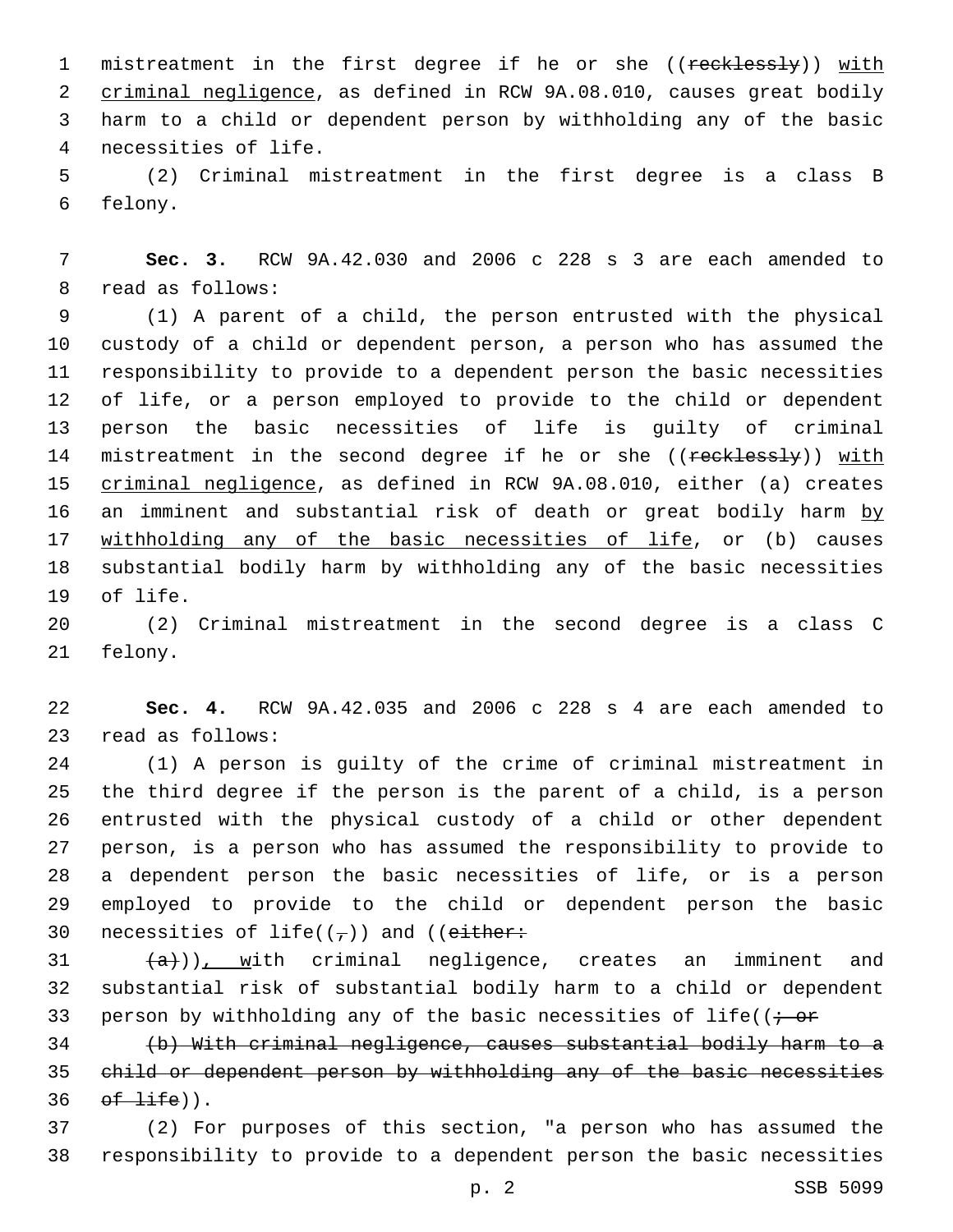of life" means a person other than: (a) A government agency that regularly provides assistance or services to dependent persons, including but not limited to the department of social and health services; or (b) a good samaritan as defined in RCW 9A.42.010.

 (3) Criminal mistreatment in the third degree is a gross misdemeanor.6

 **Sec. 5.** RCW 9.94A.411 and 2006 c 271 s 1 and 2006 c 73 s 13 are 8 each reenacted and amended to read as follows:

9 (1) Decision not to prosecute.

 STANDARD: A prosecuting attorney may decline to prosecute, even though technically sufficient evidence to prosecute exists, in situations where prosecution would serve no public purpose, would defeat the underlying purpose of the law in question or would result 14 in decreased respect for the law.

15 GUIDELINE/COMMENTARY:

16 Examples

 The following are examples of reasons not to prosecute which 18 could satisfy the standard.

 (a) Contrary to Legislative Intent - It may be proper to decline to charge where the application of criminal sanctions would be clearly contrary to the intent of the legislature in enacting the 22 particular statute.

 (b) Antiquated Statute - It may be proper to decline to charge where the statute in question is antiquated in that:

(i) It has not been enforced for many years; and

 (ii) Most members of society act as if it were no longer in 27 existence; and

 (iii) It serves no deterrent or protective purpose in today's 29 society; and

 (iv) The statute has not been recently reconsidered by the 31 legislature.

 This reason is not to be construed as the basis for declining cases because the law in question is unpopular or because it is 34 difficult to enforce.

 (c) De Minimis Violation - It may be proper to decline to charge where the violation of law is only technical or insubstantial and where no public interest or deterrent purpose would be served by 38 prosecution.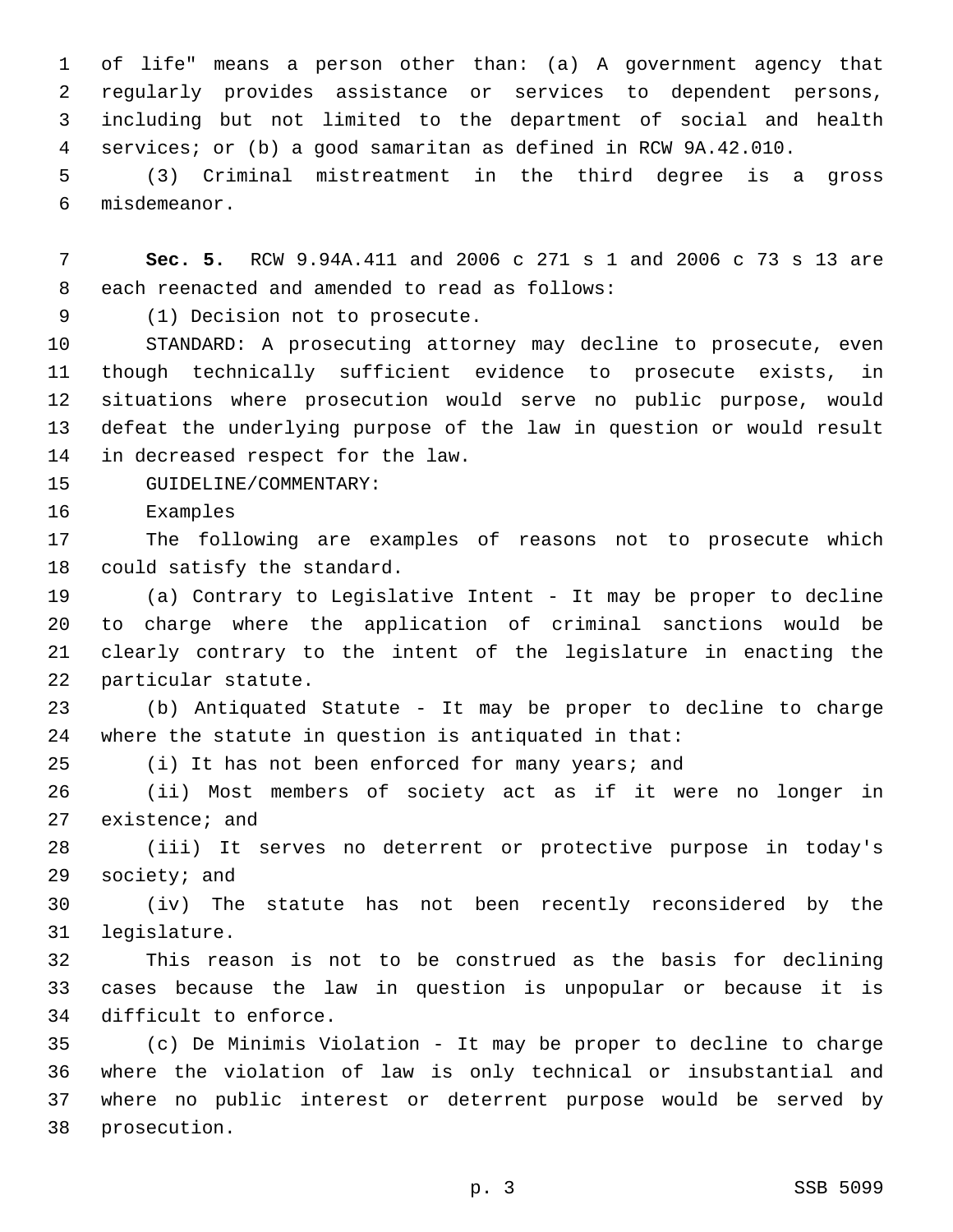(d) Confinement on Other Charges - It may be proper to decline to charge because the accused has been sentenced on another charge to a 3 lengthy period of confinement; and

 (i) Conviction of the new offense would not merit any additional 5 direct or collateral punishment;

 (ii) The new offense is either a misdemeanor or a felony which is 7 not particularly aggravated; and

 (iii) Conviction of the new offense would not serve any 9 significant deterrent purpose.

 (e) Pending Conviction on Another Charge - It may be proper to decline to charge because the accused is facing a pending prosecution 12 in the same or another county; and

 (i) Conviction of the new offense would not merit any additional 14 direct or collateral punishment;

(ii) Conviction in the pending prosecution is imminent;

 (iii) The new offense is either a misdemeanor or a felony which 17 is not particularly aggravated; and

 (iv) Conviction of the new offense would not serve any 19 significant deterrent purpose.

 (f) High Disproportionate Cost of Prosecution - It may be proper to decline to charge where the cost of locating or transporting, or the burden on, prosecution witnesses is highly disproportionate to the importance of prosecuting the offense in question. This reason should be limited to minor cases and should not be relied upon in 25 serious cases.

 (g) Improper Motives of Complainant - It may be proper to decline charges because the motives of the complainant are improper and prosecution would serve no public purpose, would defeat the underlying purpose of the law in question or would result in 30 decreased respect for the law.

 (h) Immunity - It may be proper to decline to charge where immunity is to be given to an accused in order to prosecute another where the accused's information or testimony will reasonably lead to the conviction of others who are responsible for more serious criminal conduct or who represent a greater danger to the public interest.36

 (i) Victim Request - It may be proper to decline to charge because the victim requests that no criminal charges be filed and the 39 case involves the following crimes or situations:

p. 4 SSB 5099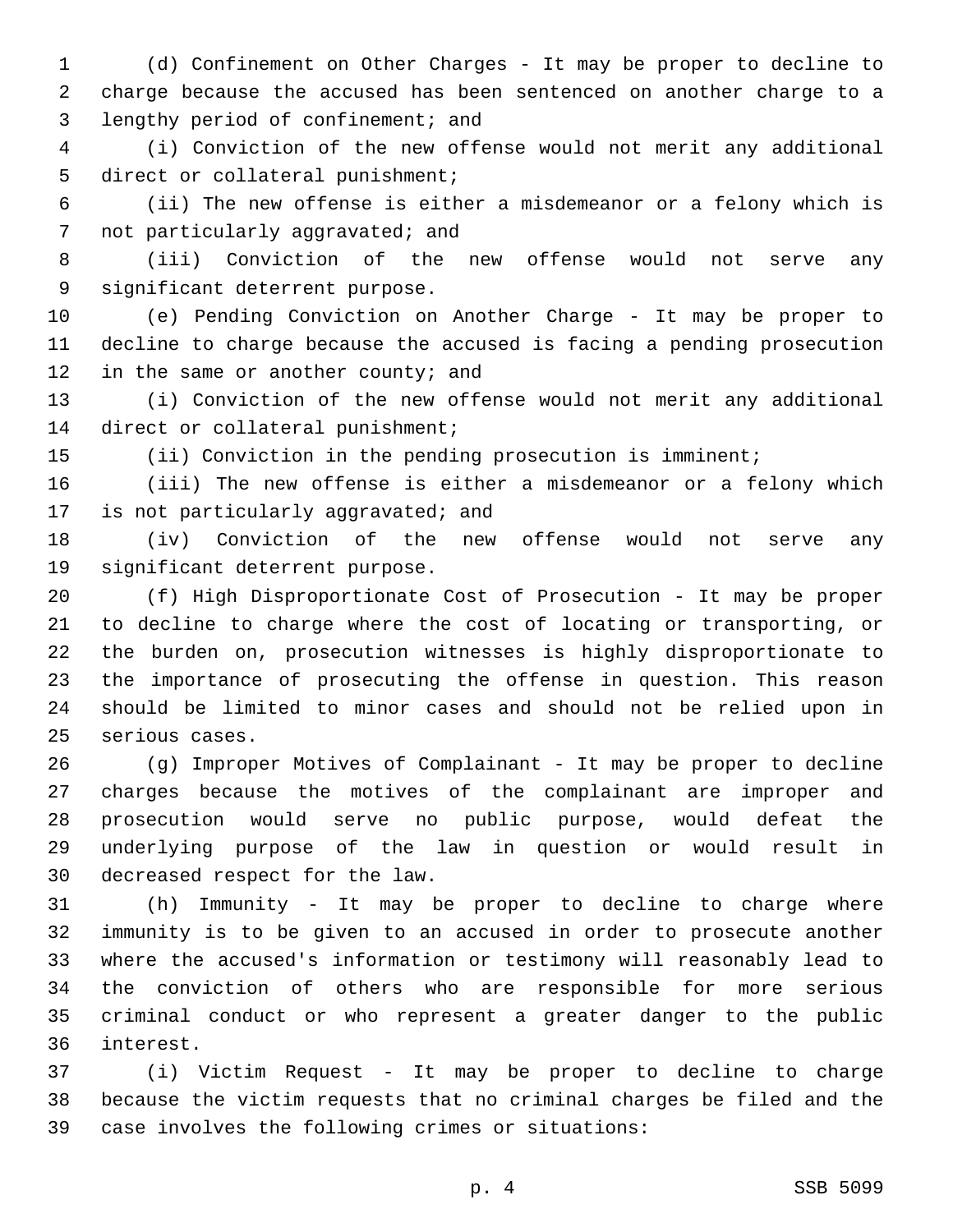(i) Assault cases where the victim has suffered little or no 2 injury;

 (ii) Crimes against property, not involving violence, where no 4 major loss was suffered;

(iii) Where doing so would not jeopardize the safety of society.

 Care should be taken to insure that the victim's request is freely made and is not the product of threats or pressure by the 8 accused.

 The presence of these factors may also justify the decision to 10 dismiss a prosecution which has been commenced.

11 Notification

 The prosecutor is encouraged to notify the victim, when practical, and the law enforcement personnel, of the decision not to 14 prosecute.

15 (2) Decision to prosecute.

(a) STANDARD:16

 Crimes against persons will be filed if sufficient admissible evidence exists, which, when considered with the most plausible, reasonably foreseeable defense that could be raised under the evidence, would justify conviction by a reasonable and objective fact finder. With regard to offenses prohibited by RCW 9A.44.040, 9A.44.050, 9A.44.073, 9A.44.076, 9A.44.079, 9A.44.083, 9A.44.086, 9A.44.089, and 9A.64.020 the prosecutor should avoid prefiling agreements or diversions intended to place the accused in a program of treatment or counseling, so that treatment, if determined to be beneficial, can be provided pursuant to RCW 9.94A.670.

 Crimes against property/other crimes will be filed if the admissible evidence is of such convincing force as to make it probable that a reasonable and objective fact finder would convict after hearing all the admissible evidence and the most plausible 31 defense that could be raised.

See table below for the crimes within these categories.

CATEGORIZATION OF CRIMES FOR PROSECUTING STANDARDS

34 CRIMES AGAINST PERSONS

Aggravated Murder (RCW 10.95.020)

1st Degree Murder (RCW 9A.32.030)

2nd Degree Murder (RCW 9A.32.050)

1st Degree Manslaughter (RCW 9A.32.060)

2nd Degree Manslaughter (RCW 9A.32.070)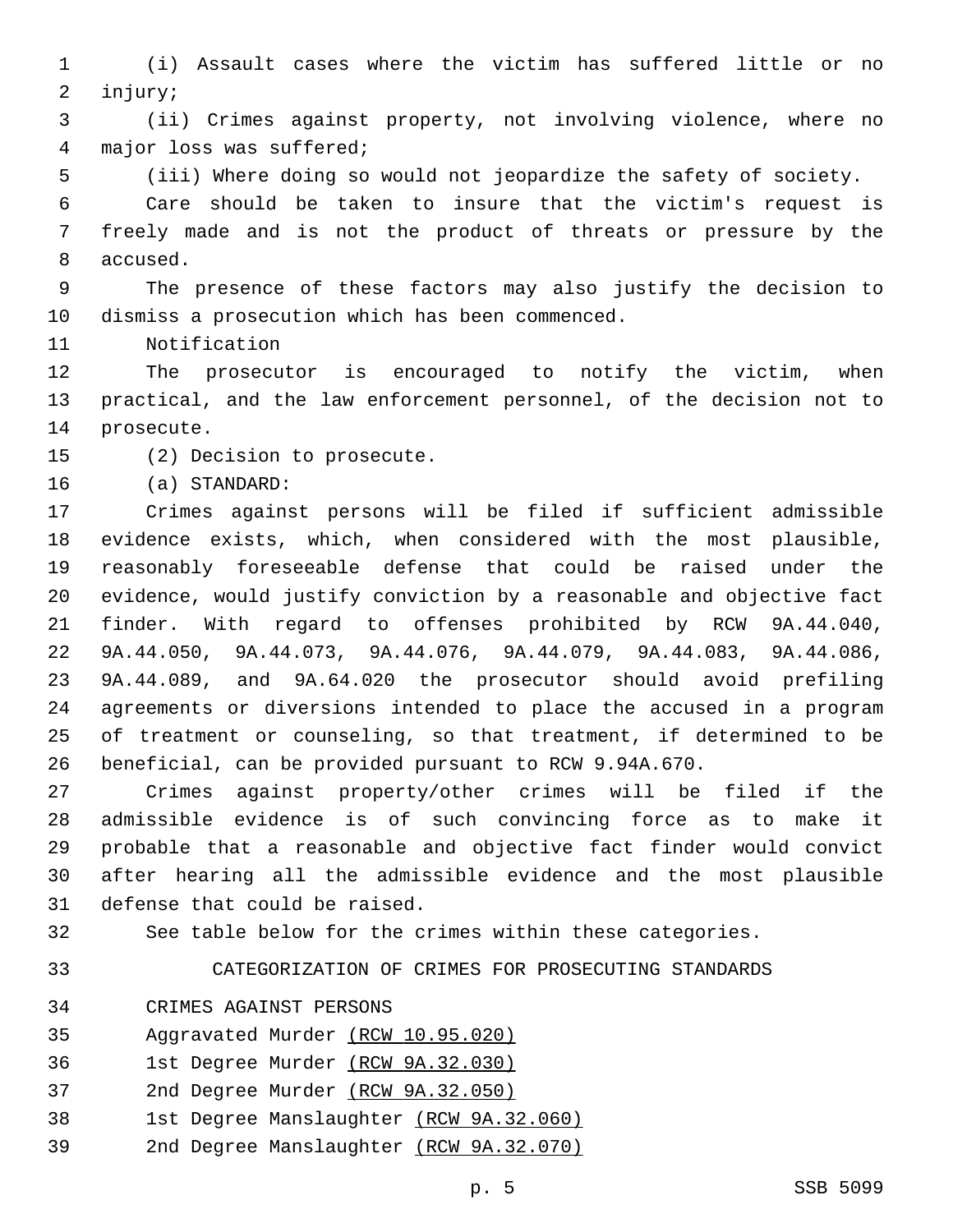1 1st Degree Kidnapping (RCW 9A.40.020) 2nd Degree Kidnapping (RCW 9A.40.030) 1st Degree Assault (RCW 9A.36.011) 2nd Degree Assault (RCW 9A.36.021) 3rd Degree Assault (RCW 9A.36.031) 1st Degree Assault of a Child (RCW 9A.36.120) 2nd Degree Assault of a Child (RCW 9A.36.130) 3rd Degree Assault of a Child (RCW 9A.36.140) 1st Degree Rape (RCW 9A.44.040) 2nd Degree Rape (RCW 9A.44.050) 3rd Degree Rape (RCW 9A.44.060) 12 1st Degree Rape of a Child (RCW 9A.44.073) 13 2nd Degree Rape of a Child (RCW 9A.44.076) 3rd Degree Rape of a Child (RCW 9A.44.079) 15 1st Degree Robbery (RCW 9A.56.200) 2nd Degree Robbery (RCW 9A.56.210) 17 1st Degree Arson (RCW 9A.48.020) 1st Degree Burglary (RCW 9A.52.020) 19 1st Degree Identity Theft (RCW 9.35.020(2)) 2nd Degree Identity Theft (RCW 9.35.020(3)) 21 1st Degree Extortion (RCW 9A.56.120) 2nd Degree Extortion (RCW 9A.56.130) 1st Degree Criminal Mistreatment (RCW 9A.42.020) 2nd Degree Criminal Mistreatment (RCW 9A.42.030) 1st Degree Theft from a Vulnerable Adult (section 6(1) of this act) 2nd Degree Theft from a Vulnerable Adult (section 6(2) of this act) Indecent Liberties (RCW 9A.44.100) Incest (RCW 9A.64.020) Vehicular Homicide (RCW 46.61.520) Vehicular Assault (RCW 46.61.522) 1st Degree Child Molestation (RCW 9A.44.083) 2nd Degree Child Molestation (RCW 9A.44.086) 3rd Degree Child Molestation (RCW 9A.44.089) 1st Degree Promoting Prostitution (RCW 9A.88.070) Intimidating a Juror (RCW 9A.72.130) Communication with a Minor (RCW 9.68A.090) Intimidating a Witness (RCW 9A.72.110) Intimidating a Public Servant (RCW 9A.76.180)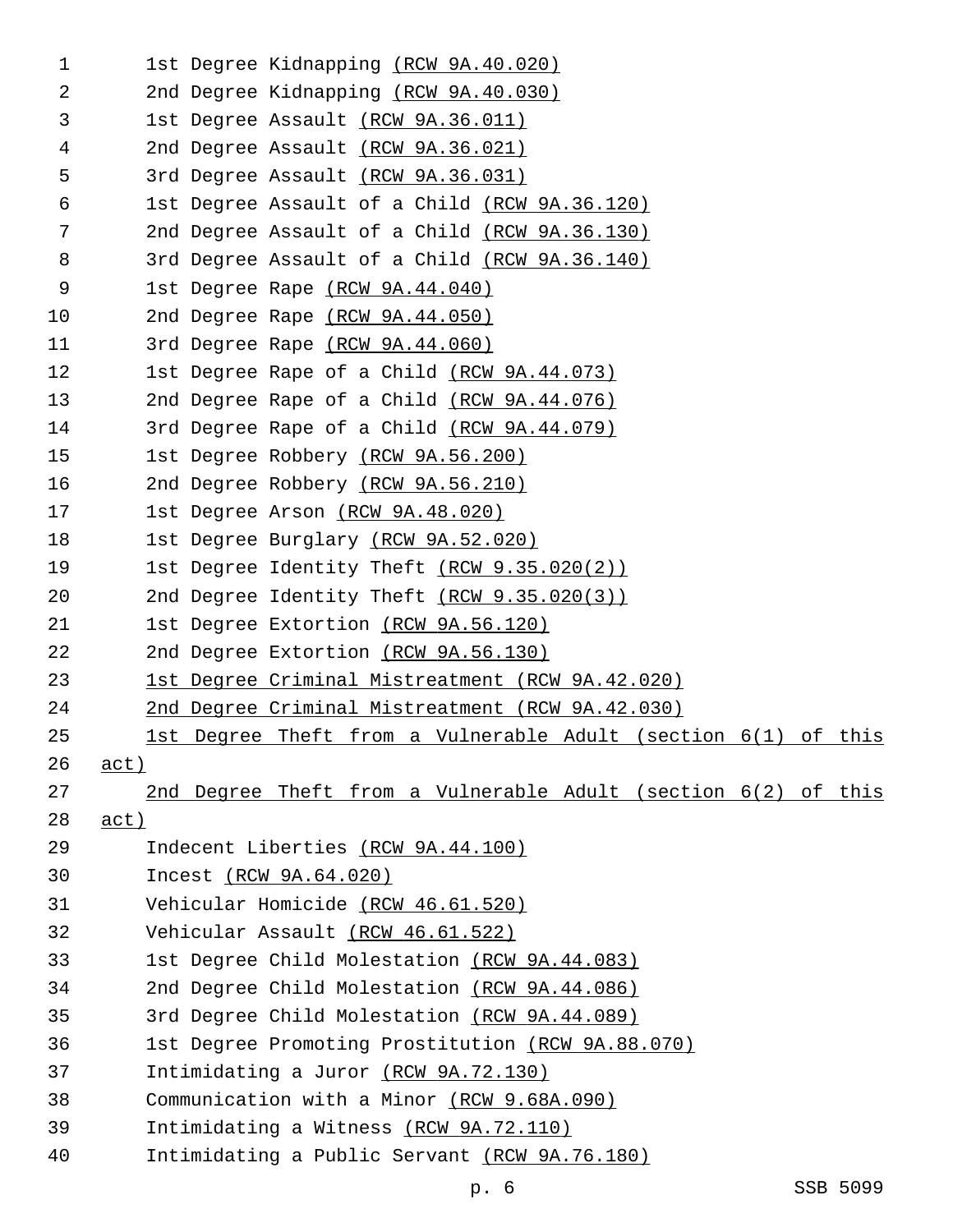| $\mathbf 1$    | Bomb Threat (if against person) (RCW 9.61.160)                       |  |  |
|----------------|----------------------------------------------------------------------|--|--|
| 2              | Unlawful Imprisonment (RCW 9A.40.040)                                |  |  |
| 3              | Promoting a Suicide Attempt (RCW 9A.36.060)                          |  |  |
| $\overline{4}$ | ((Riot)) Criminal Mischief (if against person) (RCW 9A.84.010)       |  |  |
| 5              | Stalking (RCW 9A.46.110)                                             |  |  |
| 6              | Custodial Assault (RCW 9A.36.100)                                    |  |  |
| 7              | Domestic Violence Court Order Violation (RCW 10.99.040,              |  |  |
| 8              | 10.99.050, 26.09.300, 26.10.220, 26.26.138, 26.50.110, 26.52.070, or |  |  |
| 9              | 74.34.145)                                                           |  |  |
| 10             | Counterfeiting (if a violation of RCW 9.16.035(4))                   |  |  |
| 11             | Felony Driving a Motor Vehicle While Under the Influence of          |  |  |
| 12             | Intoxicating Liquor or Any Drug (RCW 46.61.502(6))                   |  |  |
| 13             | Felony Physical Control of a Motor Vehicle While Under the           |  |  |
| 14             | Influence of Intoxicating Liquor or Any Drug (RCW 46.61.504(6))      |  |  |
| 15             | CRIMES AGAINST PROPERTY/OTHER CRIMES                                 |  |  |
| 16             | 2nd Degree Arson (RCW 9A.48.030)                                     |  |  |
| 17             | 1st Degree Escape (RCW 9A.76.110)                                    |  |  |
| 18             | 2nd Degree Escape (RCW 9A.76.120)                                    |  |  |
| 19             | 2nd Degree Burglary (RCW 9A.52.030)                                  |  |  |
| 20             | 1st Degree Theft (RCW 9A.56.030)                                     |  |  |
| 21             | 2nd Degree Theft (RCW 9A.56.040)                                     |  |  |
| 22             | 1st Degree Perjury (RCW 9A.72.020)                                   |  |  |
| 23             | 2nd Degree Perjury (RCW 9A.72.030)                                   |  |  |
| 24             | 1st Degree Introducing Contraband (RCW 9A.76.140)                    |  |  |
| 25             | 2nd Degree Introducing Contraband (RCW 9A.76.150)                    |  |  |
| 26             | 1st Degree Possession of Stolen Property (RCW 9A.56.150)             |  |  |
| 27             | 2nd Degree Possession of Stolen Property (RCW 9A.56.160)             |  |  |
| 28             | Bribery (RCW 9A.68.010)                                              |  |  |
| 29             | Bribing a Witness (RCW 9A.72.090)                                    |  |  |
| 30             | Bribe received by a Witness (RCW 9A.72.100)                          |  |  |
| 31             | Bomb Threat (if against property) (RCW 9.61.160)                     |  |  |
| 32             | 1st Degree Malicious Mischief (RCW 9A.48.070)                        |  |  |
| 33             | 2nd Degree Malicious Mischief (RCW 9A.48.080)                        |  |  |
| 34             | 1st Degree Reckless Burning (RCW 9A.48.040)                          |  |  |
| 35             | Taking a Motor Vehicle without Authorization (RCW 9A.56.070 and      |  |  |
| 36             | 9A.56.075)                                                           |  |  |
| 37             | Forgery (RCW 9A.60.020)                                              |  |  |
| 38             | 2nd Degree Promoting Prostitution (RCW 9A.88.080)                    |  |  |
| 39             | Tampering with a Witness (RCW 9A.72.120)                             |  |  |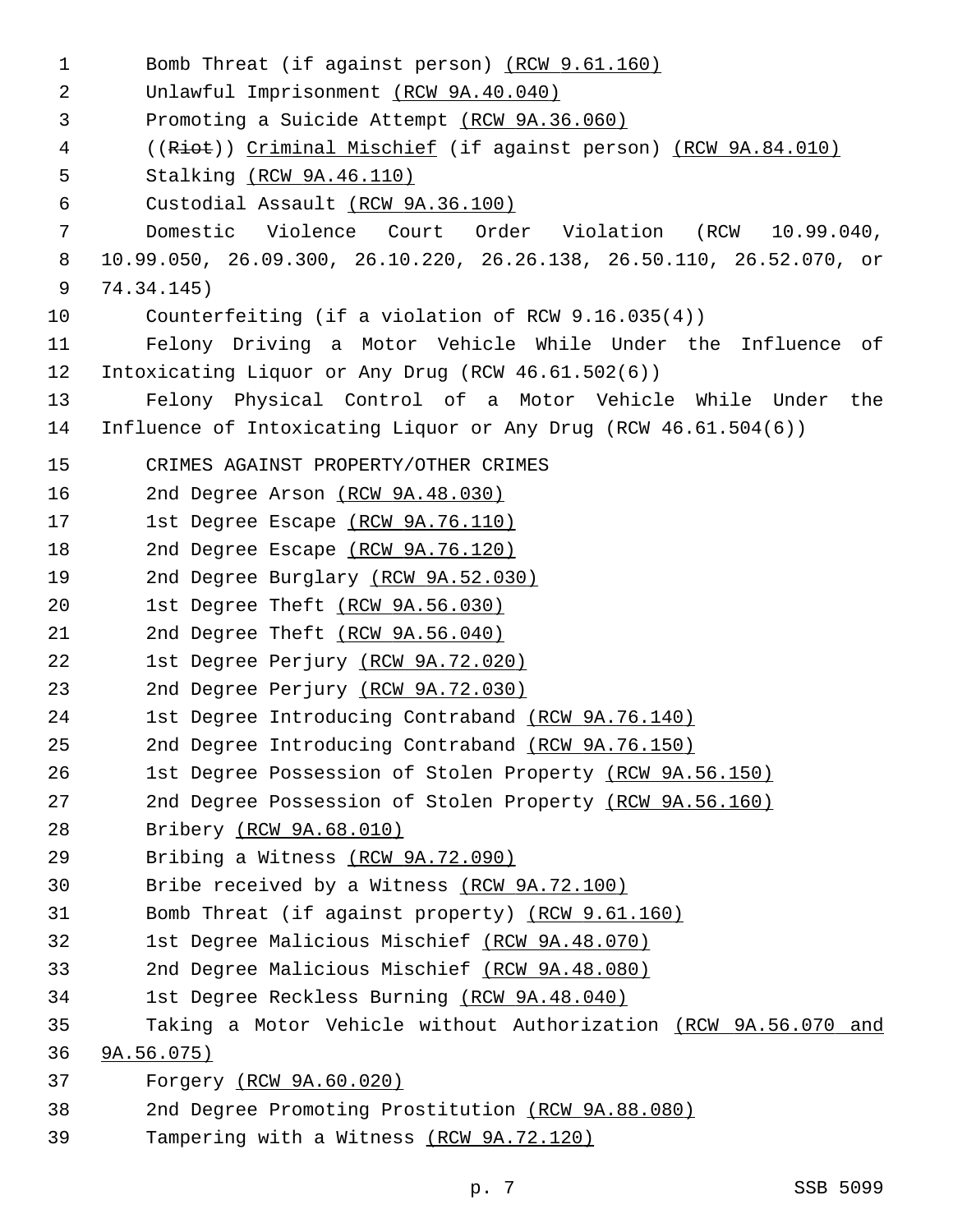- 1 Trading in Public Office (RCW 9A.68.040)
- 2 Trading in Special Influence (RCW 9A.68.050)
- 3 Receiving/Granting Unlawful Compensation (RCW 9A.68.030)
- 4 Bigamy (RCW 9A.64.010)
- 5 Eluding a Pursuing Police Vehicle (RCW 46.61.024)
- Willful Failure to Return from Furlough6
- 7 Escape from Community Custody
- 8 ((Riot)) Criminal Mischief (if against property) (RCW 9A.84.010)
- 9 1st Degree Theft of Livestock (RCW 9A.56.080)
- 10 2nd Degree Theft of Livestock (RCW 9A.56.083)
- 11 ALL OTHER UNCLASSIFIED FELONIES
- 12 Selection of Charges/Degree of Charge
- 13 (i) The prosecutor should file charges which adequately describe 14 the nature of defendant's conduct. Other offenses may be charged only 15 if they are necessary to ensure that the charges:
- 16 (A) Will significantly enhance the strength of the state's case 17 at trial; or
- 
- 18 (B) Will result in restitution to all victims.
- 19 (ii) The prosecutor should not overcharge to obtain a guilty 20 plea. Overcharging includes:
- 21 (A) Charging a higher degree;
- (B) Charging additional counts.22

 This standard is intended to direct prosecutors to charge those crimes which demonstrate the nature and seriousness of a defendant's criminal conduct, but to decline to charge crimes which are not necessary to such an indication. Crimes which do not merge as a matter of law, but which arise from the same course of conduct, do 28 not all have to be charged.

- (b) GUIDELINES/COMMENTARY:29
- 30 (i) Police Investigation

 A prosecuting attorney is dependent upon law enforcement agencies to conduct the necessary factual investigation which must precede the decision to prosecute. The prosecuting attorney shall ensure that a thorough factual investigation has been conducted before a decision to prosecute is made. In ordinary circumstances the investigation should include the following:36

37 (A) The interviewing of all material witnesses, together with the 38 obtaining of written statements whenever possible;

39 (B) The completion of necessary laboratory tests; and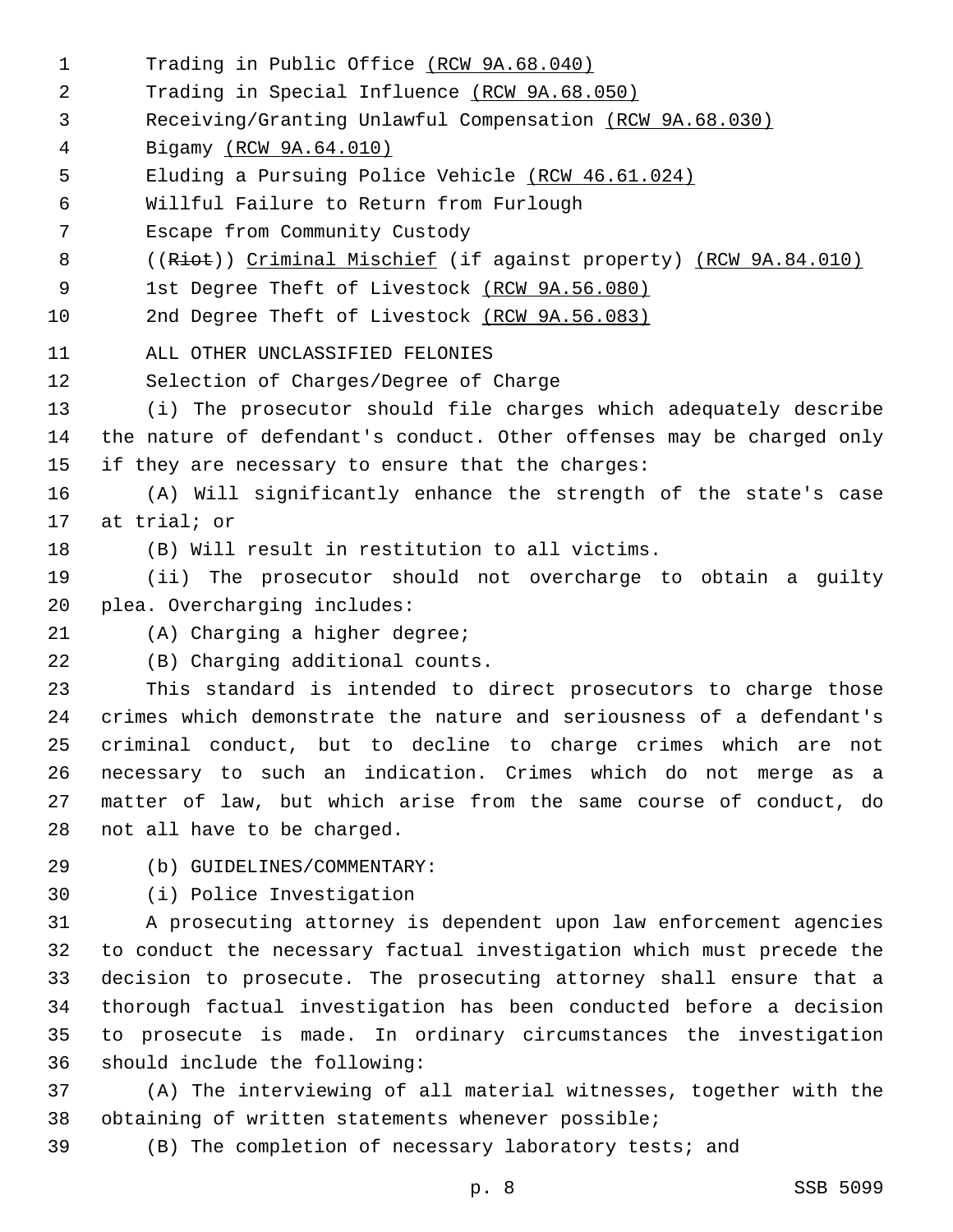(C) The obtaining, in accordance with constitutional requirements, of the suspect's version of the events.

 If the initial investigation is incomplete, a prosecuting attorney should insist upon further investigation before a decision to prosecute is made, and specify what the investigation needs to include.6

7 (ii) Exceptions

 In certain situations, a prosecuting attorney may authorize filing of a criminal complaint before the investigation is complete if:10

(A) Probable cause exists to believe the suspect is guilty; and

 (B) The suspect presents a danger to the community or is likely 13 to flee if not apprehended; or

 (C) The arrest of the suspect is necessary to complete the 15 investigation of the crime.

 In the event that the exception to the standard is applied, the prosecuting attorney shall obtain a commitment from the law enforcement agency involved to complete the investigation in a timely manner. If the subsequent investigation does not produce sufficient evidence to meet the normal charging standard, the complaint should 21 be dismissed.

## 22 (iii) Investigation Techniques

 The prosecutor should be fully advised of the investigatory techniques that were used in the case investigation including:

- 25 (A) Polygraph testing;
- (B) Hypnosis;26
- 27 (C) Electronic surveillance;
- 28 (D) Use of informants.
- (iv) Prefiling Discussions with Defendant29

 Discussions with the defendant or his/her representative regarding the selection or disposition of charges may occur prior to the filing of charges, and potential agreements can be reached.

(v) Prefiling Discussions with Victim(s)

 Discussions with the victim(s) or victims' representatives regarding the selection or disposition of charges may occur before the filing of charges. The discussions may be considered by the prosecutor in charging and disposition decisions, and should be considered before reaching any agreement with the defendant regarding 39 these decisions.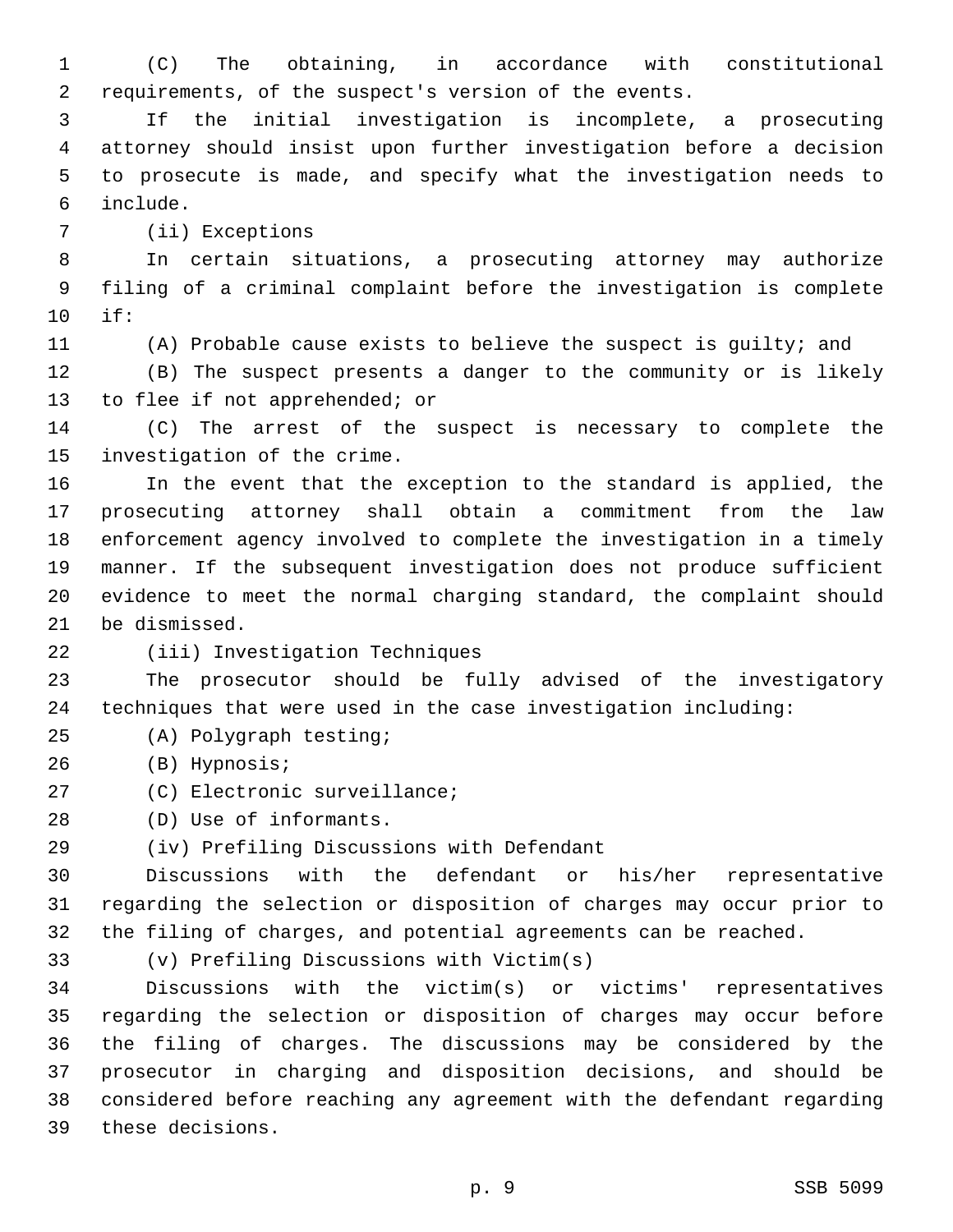NEW SECTION. **Sec. 6.** A new section is added to chapter 9A.56 2 RCW to read as follows:

 (1)(a) A person is guilty of theft from a vulnerable adult in the first degree if he or she commits theft of property or services that exceed(s) five thousand dollars in value, other than a firearm as defined in RCW 9.41.010, of a vulnerable adult. The defendant must have known or should have known that the victim was a vulnerable 8 adult.

 (b) Theft from a vulnerable adult in the first degree is a class 10 B felony.

 (2)(a) A person is guilty of theft from a vulnerable adult in the second degree if he or she commits theft of property or services that exceed(s) seven hundred fifty dollars in value but does not exceed five thousand dollars in value, other than a firearm as defined in RCW 9.41.010 or a motor vehicle, of a vulnerable adult. The defendant must have known or should have known that the victim was a vulnerable 17 adult.

 (b) Theft from a vulnerable adult in the second degree is a class 19 C felony.

 **Sec. 7.** RCW 9A.56.010 and 2011 c 164 s 2 are each amended to 21 read as follows:

 The following definitions are applicable in this chapter unless 23 the context otherwise requires:

 (1) "Access device" means any card, plate, code, account number, or other means of account access that can be used alone or in conjunction with another access device to obtain money, goods, services, or anything else of value, or that can be used to initiate a transfer of funds, other than a transfer originated solely by paper 29 instrument;

 (2) "Appropriate lost or misdelivered property or services" means obtaining or exerting control over the property or services of another which the actor knows to have been lost or mislaid, or to have been delivered under a mistake as to identity of the recipient 34 or as to the nature or amount of the property;

 (3) "Beverage crate" means a plastic or metal box-like container used by a manufacturer or distributor in the transportation or distribution of individually packaged beverages to retail outlets, 38 and affixed with language stating "property of . . . . .," "owned by . . . . .," or other markings or words identifying ownership;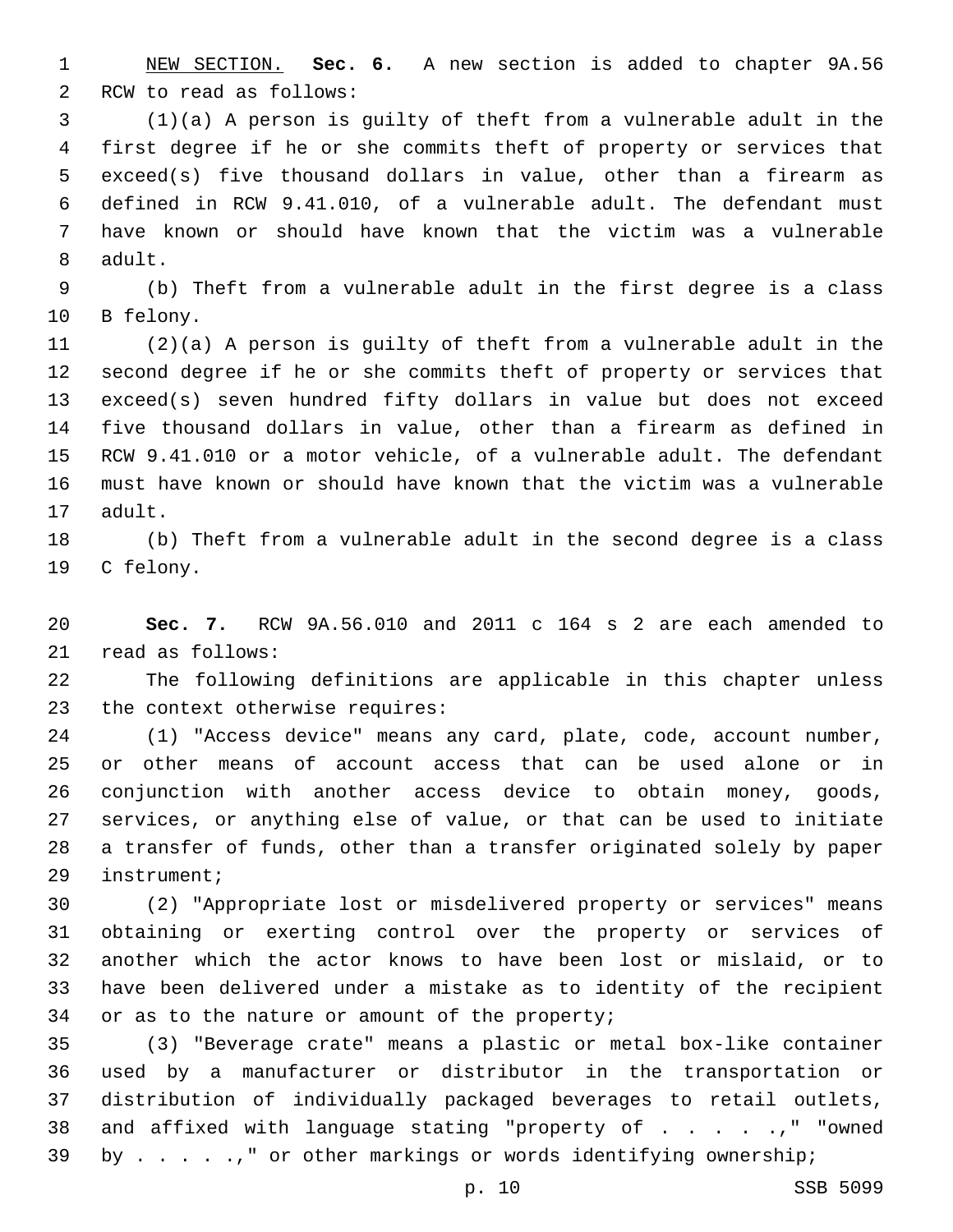(4) "By color or aid of deception" means that the deception operated to bring about the obtaining of the property or services; it is not necessary that deception be the sole means of obtaining the 4 property or services;

(5) "Deception" occurs when an actor knowingly:

 (a) Creates or confirms another's false impression which the 7 actor knows to be false; or

 (b) Fails to correct another's impression which the actor 9 previously has created or confirmed; or

 (c) Prevents another from acquiring information material to the 11 disposition of the property involved; or

 (d) Transfers or encumbers property without disclosing a lien, adverse claim, or other legal impediment to the enjoyment of the property, whether that impediment is or is not valid, or is or is not 15 a matter of official record; or

 (e) Promises performance which the actor does not intend to 17 perform or knows will not be performed;

 (6) "Deprive" in addition to its common meaning means to make unauthorized use or an unauthorized copy of records, information, 20 data, trade secrets, or computer programs;

 (7) "Mail," in addition to its common meaning, means any letter, postal card, package, bag, or other item that is addressed to a specific address for delivery by the United States postal service or any commercial carrier performing the function of delivering similar items to residences or businesses, provided the mail:

 (a)(i) Is addressed with a specific person's name, family name, or company, business, or corporation name on the outside of the item 28 of mail or on the contents inside; and

 (ii) Is not addressed to a generic unnamed occupant or resident of the address without an identifiable person, family, or company, business, or corporation name on the outside of the item of mail or 32 on the contents inside; and

 (b) Has been left for collection or delivery in any letter box, mailbox, mail receptacle, or other authorized depository for mail, or given to a mail carrier, or left with any private business that provides mailboxes or mail addresses for customers or when left in a similar location for collection or delivery by any commercial 38 carrier; or

 (c) Is in transit with a postal service, mail carrier, letter carrier, commercial carrier, or that is at or in a postal vehicle,

p. 11 SSB 5099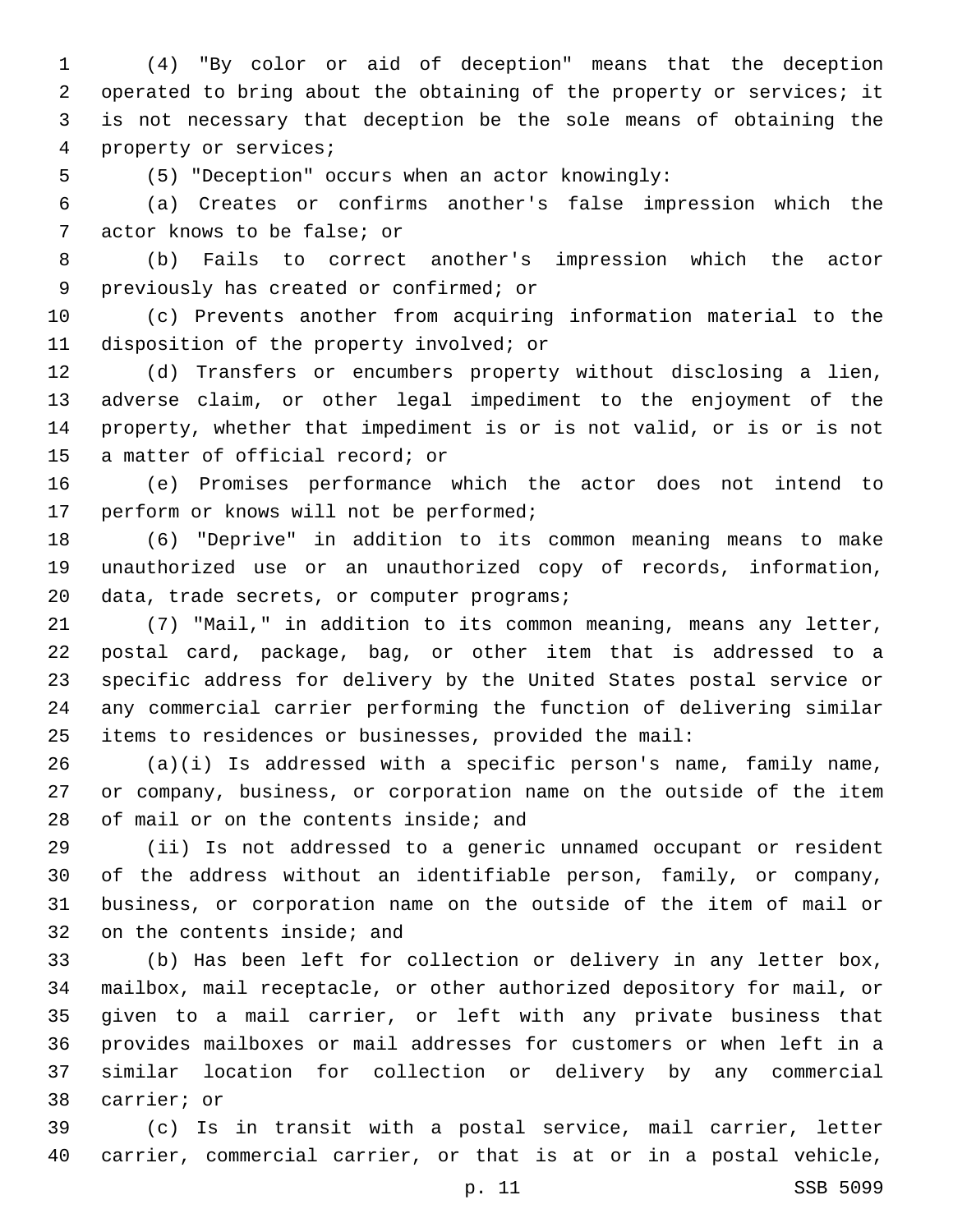postal station, mailbox, postal airplane, transit station, or similar 2 location of a commercial carrier; or

 (d) Has been delivered to the intended address, but has not been 4 received by the intended addressee.

 Mail, for purposes of chapter 164, Laws of 2011, does not include magazines, catalogs, direct mail inserts, newsletters, advertising circulars, or any mail that is considered third-class mail by the 8 United States postal service;

 (8) "Mailbox," in addition to its common meaning, means any authorized depository or receptacle of mail for the United States postal service or authorized depository for a commercial carrier that provides services to the general public, including any address to which mail is or can be addressed, or a place where the United States postal service or equivalent commercial carrier delivers mail to its 15 addressee;

 (9) "Merchandise pallet" means a wood or plastic carrier designed and manufactured as an item on which products can be placed before or during transport to retail outlets, manufacturers, or contractors, 19 and affixed with language stating "property of . . .," "owned by . . .," or other markings or words identifying ownership;

 (10) "Obtain control over" in addition to its common meaning, 22 means:

 (a) In relation to property, to bring about a transfer or purported transfer to the obtainer or another of a legally recognized 25 interest in the property; or

 (b) In relation to labor or service, to secure performance thereof for the benefits of the obtainer or another;

 (11) "Owner" means a person, other than the actor, who has possession of or any other interest in the property or services involved, and without whose consent the actor has no authority to 31 exert control over the property or services;

 (12) "Parking area" means a parking lot or other property provided by retailers for use by a customer for parking an automobile 34 or other vehicle;

 (13) "Receive" includes, but is not limited to, acquiring title, possession, control, or a security interest, or any other interest in 37 the property;

 (14) "Received by the intended addressee" means that the addressee, owner of the delivery mailbox, or authorized agent has removed the delivered mail from its delivery mailbox;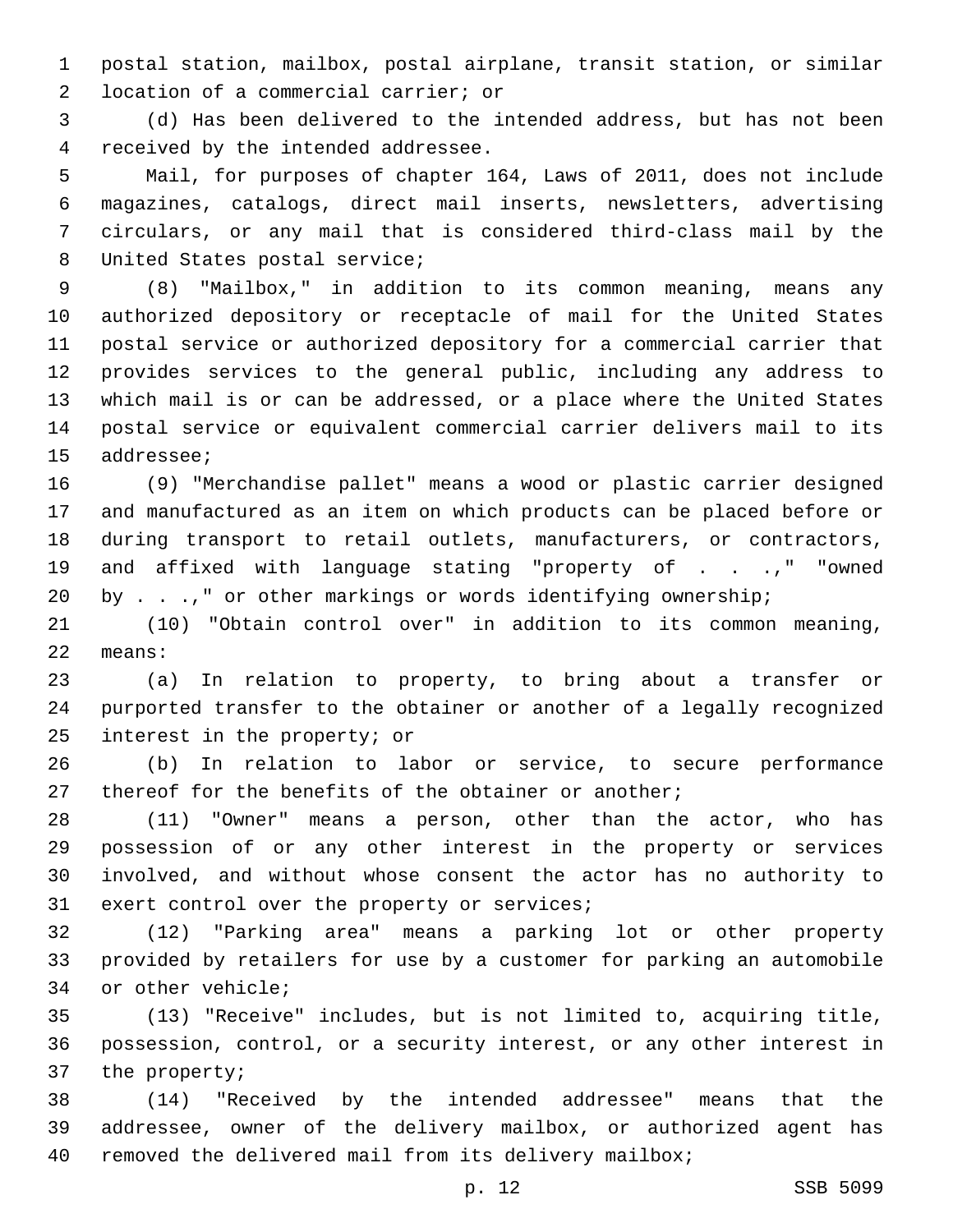(15) "Services" includes, but is not limited to, labor, professional services, transportation services, electronic computer services, the supplying of hotel accommodations, restaurant services, entertainment, the supplying of equipment for use, and the supplying of commodities of a public utility nature such as gas, electricity, 6 steam, and water;

 (16) "Shopping cart" means a basket mounted on wheels or similar container generally used in a retail establishment by a customer for 9 the purpose of transporting goods of any kind;

(17) "Stolen" means obtained by theft, robbery, or extortion;

 (18) "Subscription television service" means cable or encrypted video and related audio and data services intended for viewing on a home television by authorized members of the public only, who have agreed to pay a fee for the service. Subscription services include but are not limited to those video services presently delivered by coaxial cable, fiber optic cable, terrestrial microwave, television 17 broadcast, and satellite transmission;

 (19) "Telecommunication device" means (a) any type of instrument, device, machine, or equipment that is capable of transmitting or receiving telephonic or electronic communications; or (b) any part of such an instrument, device, machine, or equipment, or any computer circuit, computer chip, electronic mechanism, or other component, that is capable of facilitating the transmission or reception of 24 telephonic or electronic communications;

 (20) "Telecommunication service" includes any service other than subscription television service provided for a charge or compensation to facilitate the transmission, transfer, or reception of a telephonic communication or an electronic communication;

 (21) Value. (a) "Value" means the market value of the property or services at the time and in the approximate area of the criminal act.

 (b) Whether or not they have been issued or delivered, written instruments, except those having a readily ascertained market value, 33 shall be evaluated as follows:

 (i) The value of an instrument constituting an evidence of debt, such as a check, draft, or promissory note, shall be deemed the amount due or collectible thereon or thereby, that figure ordinarily being the face amount of the indebtedness less any portion thereof 38 which has been satisfied;

 (ii) The value of a ticket or equivalent instrument which evidences a right to receive transportation, entertainment, or other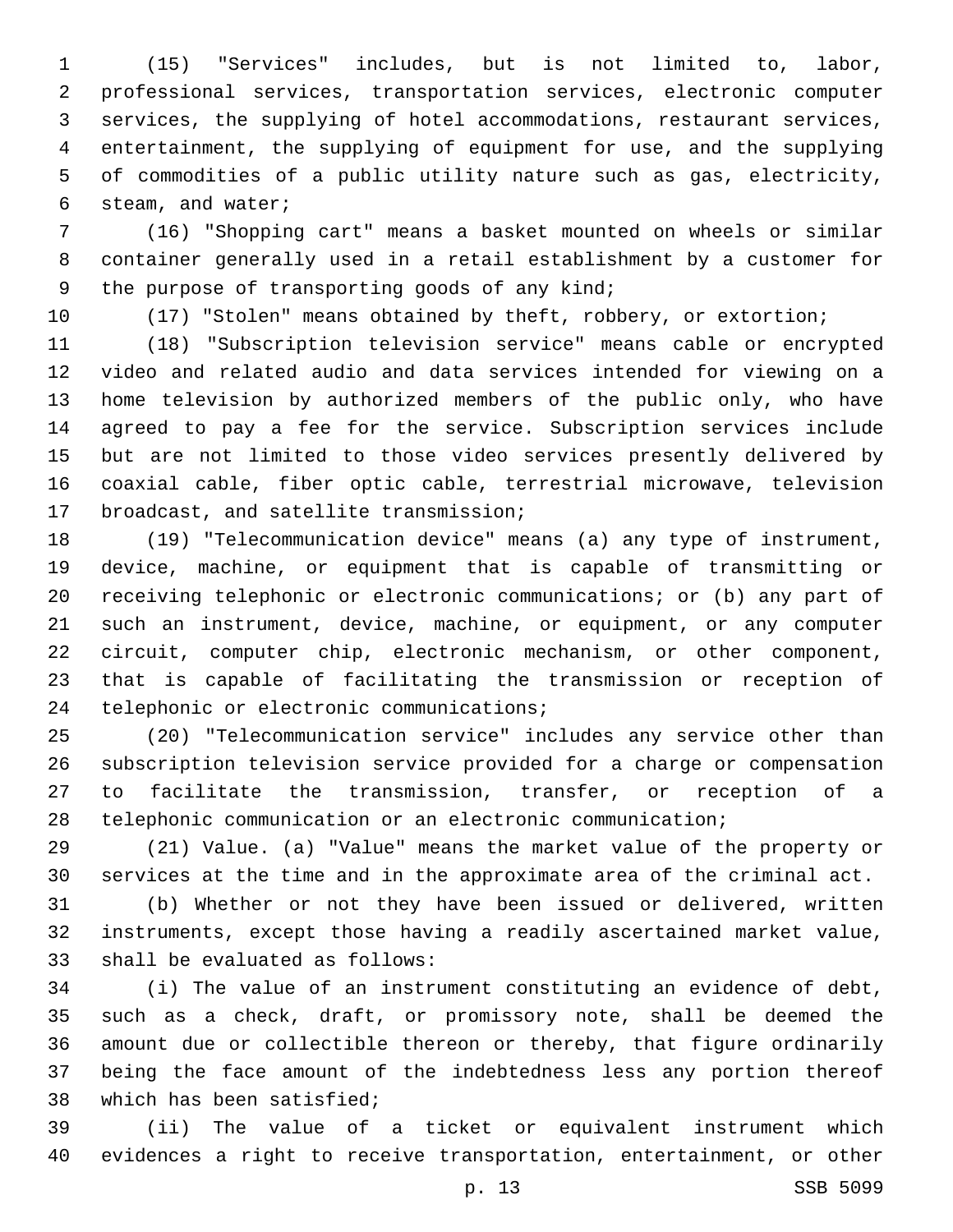service shall be deemed the price stated thereon, if any; and if no price is stated thereon, the value shall be deemed the price of such ticket or equivalent instrument which the issuer charged the general public;4

 (iii) The value of any other instrument that creates, releases, discharges, or otherwise affects any valuable legal right, privilege, or obligation shall be deemed the greatest amount of economic loss which the owner of the instrument might reasonably suffer by virtue 9 of the loss of the instrument.

 (c) Except as provided in RCW 9A.56.340(4) and 9A.56.350(4), whenever any series of transactions which constitute theft, would, when considered separately, constitute theft in the third degree because of value, and said series of transactions are a part of a criminal episode or a common scheme or plan, then the transactions may be aggregated in one count and the sum of the value of all said transactions shall be the value considered in determining the degree 17 of theft involved.

 For purposes of this subsection, "criminal episode" means a series of thefts committed by the same person from one or more mercantile establishments on three or more occasions within a five-21 day period.

 (d) Whenever any person is charged with possessing stolen property and such person has unlawfully in his possession at the same time the stolen property of more than one person, then the stolen property possessed may be aggregated in one count and the sum of the value of all said stolen property shall be the value considered in determining the degree of theft involved. Thefts committed by the same person in different counties that have been aggregated in one county may be prosecuted in any county in which one of the thefts 30 occurred.

 (e) Property or services having value that cannot be ascertained pursuant to the standards set forth above shall be deemed to be of a value not exceeding two hundred and fifty dollars;

 (22) "Vulnerable adult" includes a person eighteen years of age or older who:

 (a) Has the functional, mental, or physical inability to care for himself or herself; or

 (b) Is suffering from a cognitive impairment other than voluntary intoxication;

(23) "Wrongfully obtains" or "exerts unauthorized control" means: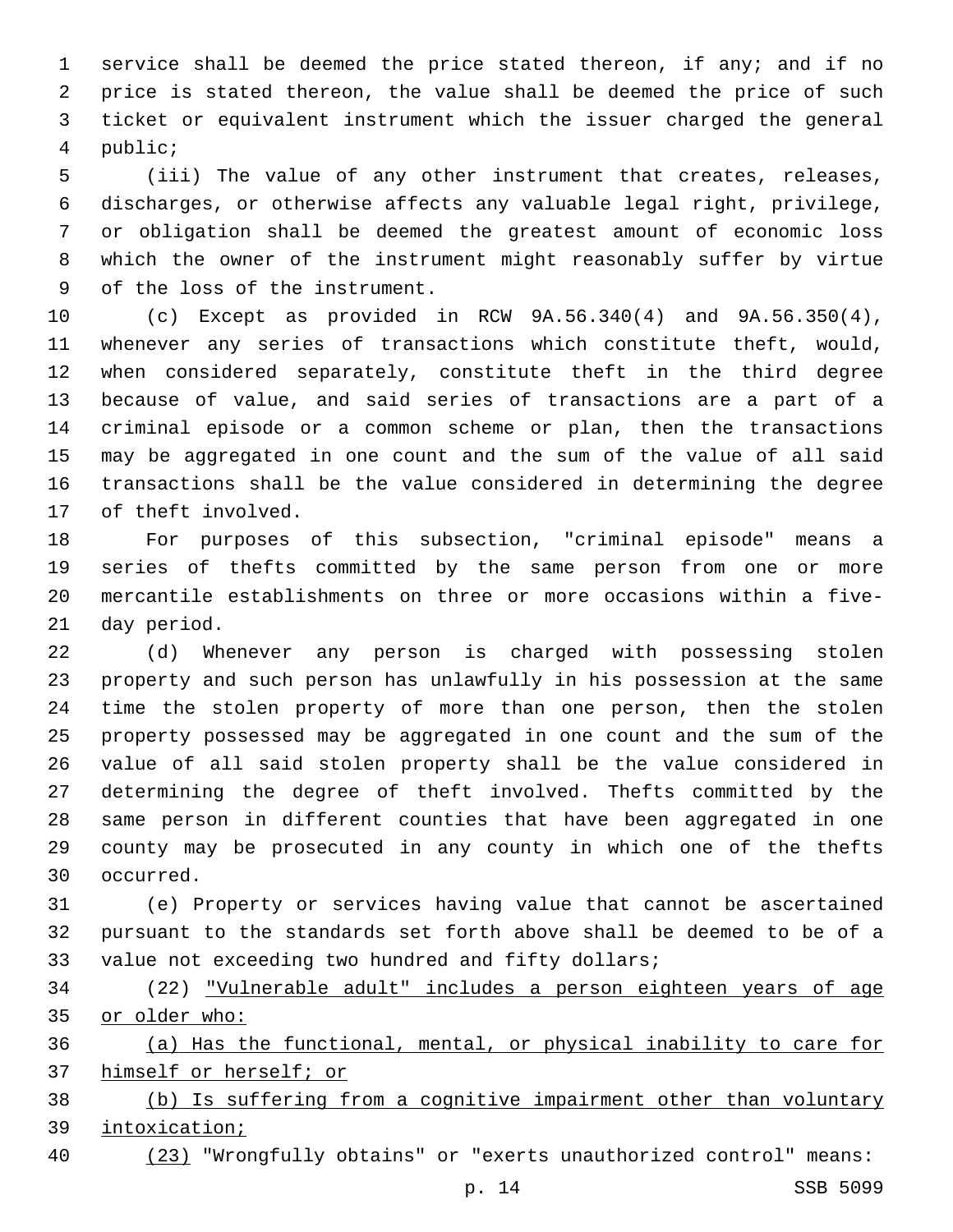(a) To take the property or services of another;

 (b) Having any property or services in one's possession, custody or control as bailee, factor, lessee, pledgee, renter, servant, attorney, agent, employee, trustee, executor, administrator, guardian, or officer of any person, estate, association, or corporation, or as a public officer, or person authorized by agreement or competent authority to take or hold such possession, custody, or control, to secrete, withhold, or appropriate the same to his or her own use or to the use of any person other than the true 10 owner or person entitled thereto; or

 (c) Having any property or services in one's possession, custody, or control as partner, to secrete, withhold, or appropriate the same to his or her use or to the use of any person other than the true owner or person entitled thereto, where the use is unauthorized by 15 the partnership agreement.

 **Sec. 8.** RCW 9.94A.515 and 2016 c 213 s 5, 2016 c 164 s 13, and 2016 c 6 s 1 are each reenacted and amended to read as follows:

| 18 | TABLE 2                                           |
|----|---------------------------------------------------|
| 19 | CRIMES INCLUDED WITHIN EACH                       |
| 20 | SERIOUSNESS LEVEL                                 |
| 21 | Aggravated Murder 1 (RCW 10.95.020)<br><b>XVI</b> |
| 22 | Homicide by abuse (RCW 9A.32.055)<br>XV           |
| 23 | Malicious explosion 1 (RCW                        |
| 24 | 70.74.280(1)                                      |
| 25 | Murder 1 (RCW 9A.32.030)                          |
| 26 | <b>XIV</b><br>Murder 2 (RCW 9A.32.050)            |
| 27 | Trafficking 1 (RCW 9A.40.100(1))                  |
| 28 | Malicious explosion 2 (RCW<br>XIII                |
| 29 | 70.74.280(2)                                      |
| 30 | Malicious placement of an explosive 1             |
| 31 | (RCW 70.74.270(1))                                |
| 32 | XII<br>Assault 1 (RCW 9A.36.011)                  |
| 33 | Assault of a Child 1 (RCW 9A.36.120)              |
| 34 | Malicious placement of an imitation               |
| 35 | device 1 (RCW 70.74.272(1)(a))                    |
|    |                                                   |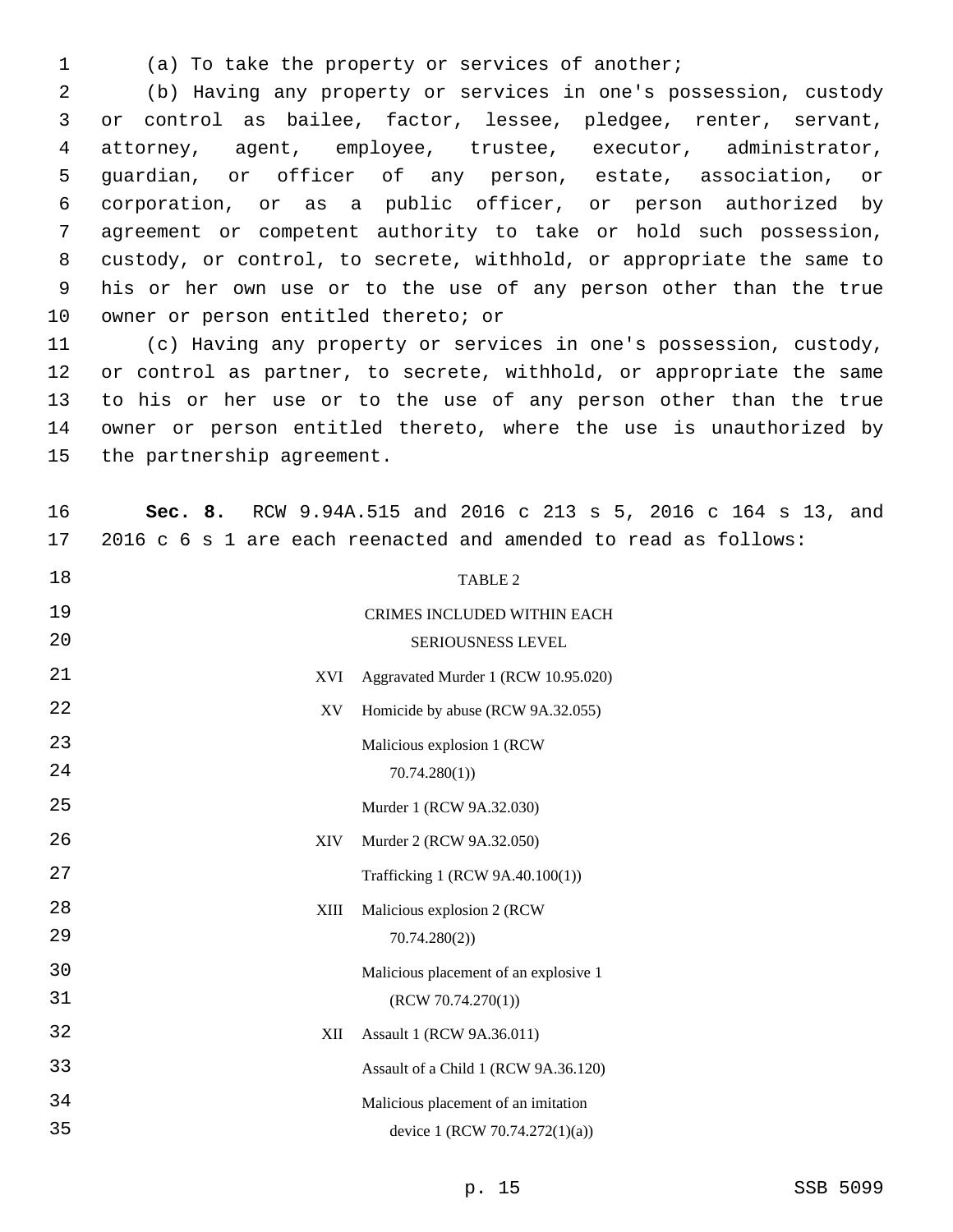| 1  |    | Promoting Commercial Sexual Abuse of          |
|----|----|-----------------------------------------------|
| 2  |    | a Minor (RCW 9.68A.101)                       |
| 3  |    | Rape 1 (RCW 9A.44.040)                        |
| 4  |    | Rape of a Child 1 (RCW 9A.44.073)             |
| 5  |    | Trafficking 2 (RCW 9A.40.100(3))              |
| 6  | XI | Manslaughter 1 (RCW 9A.32.060)                |
| 7  |    | Rape 2 (RCW 9A.44.050)                        |
| 8  |    | Rape of a Child 2 (RCW 9A.44.076)             |
| 9  |    | Vehicular Homicide, by being under the        |
| 10 |    | influence of intoxicating liquor or           |
| 11 |    | any drug (RCW 46.61.520)                      |
| 12 |    | Vehicular Homicide, by the operation of       |
| 13 |    | any vehicle in a reckless manner              |
| 14 |    | (RCW 46.61.520)                               |
| 15 | X  | Child Molestation 1 (RCW 9A.44.083)           |
| 16 |    | Criminal Mistreatment 1 (RCW                  |
| 17 |    | 9A.42.020)                                    |
| 18 |    | Indecent Liberties (with forcible             |
| 19 |    | compulsion) (RCW                              |
| 20 |    | 9A.44.100(1)(a)                               |
| 21 |    | Kidnapping 1 (RCW 9A.40.020)                  |
| 22 |    | Leading Organized Crime (RCW                  |
| 23 |    | 9A.82.060(1)(a)                               |
| 24 |    | Malicious explosion 3 (RCW                    |
| 25 |    | 70.74.280(3)                                  |
| 26 |    | <b>Sexually Violent Predator Escape (RCW)</b> |
| 27 |    | 9A.76.115)                                    |
| 28 | IX | Abandonment of Dependent Person 1             |
| 29 |    | (RCW 9A.42.060)                               |
| 30 |    | Assault of a Child 2 (RCW 9A.36.130)          |
| 31 |    | Explosive devices prohibited (RCW             |
| 32 |    | 70.74.180)                                    |
| 33 |    | Hit and Run-Death (RCW                        |
| 34 |    | 46.52.020(4)(a)                               |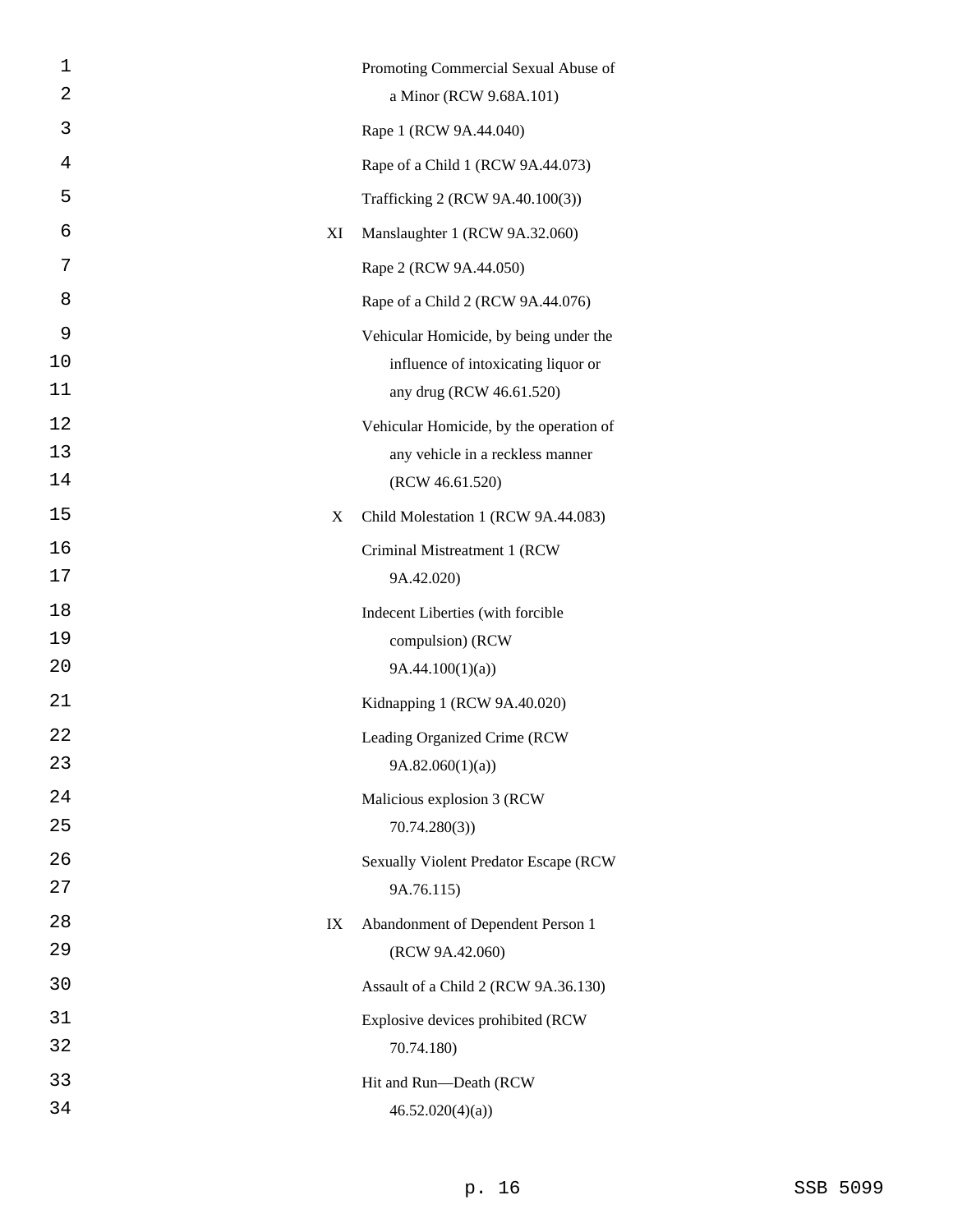| 1  |             | Homicide by Watercraft, by being under |
|----|-------------|----------------------------------------|
| 2  |             | the influence of intoxicating liquor   |
| 3  |             | or any drug (RCW 79A.60.050)           |
| 4  |             | Inciting Criminal Profiteering (RCW    |
| 5  |             | 9A.82.060(1)(b)                        |
| 6  |             | Malicious placement of an explosive 2  |
| 7  |             | (RCW 70.74.270(2))                     |
| 8  |             | Robbery 1 (RCW 9A.56.200)              |
| 9  |             | Sexual Exploitation (RCW 9.68A.040)    |
| 10 | <b>VIII</b> | Arson 1 (RCW 9A.48.020)                |
| 11 |             | Commercial Sexual Abuse of a Minor     |
| 12 |             | (RCW 9.68A.100)                        |
| 13 |             | Homicide by Watercraft, by the         |
| 14 |             | operation of any vessel in a reckless  |
| 15 |             | manner (RCW 79A.60.050)                |
| 16 |             | Manslaughter 2 (RCW 9A.32.070)         |
| 17 |             | Promoting Prostitution 1 (RCW          |
| 18 |             | 9A.88.070)                             |
| 19 |             | Theft of Ammonia (RCW 69.55.010)       |
| 20 | VII         | Air bag diagnostic systems (causing    |
| 21 |             | bodily injury or death) (RCW           |
| 22 |             | 46.37.660(2)(b)                        |
| 23 |             | Air bag replacement requirements       |
| 24 |             | (causing bodily injury or death)       |
| 25 |             | (RCW 46.37.660(1)(b))                  |
| 26 |             | Burglary 1 (RCW 9A.52.020)             |
| 27 |             | Child Molestation 2 (RCW 9A.44.086)    |
| 28 |             | Civil Disorder Training (RCW           |
| 29 |             | 9A.48.120)                             |
| 30 |             | Manufacture or import counterfeit,     |
| 31 |             | nonfunctional, damaged, or             |
| 32 |             | previously deployed air bag            |
| 33 |             | (causing bodily injury or death)       |
| 34 |             | (RCW 46.37.650(1)(b))                  |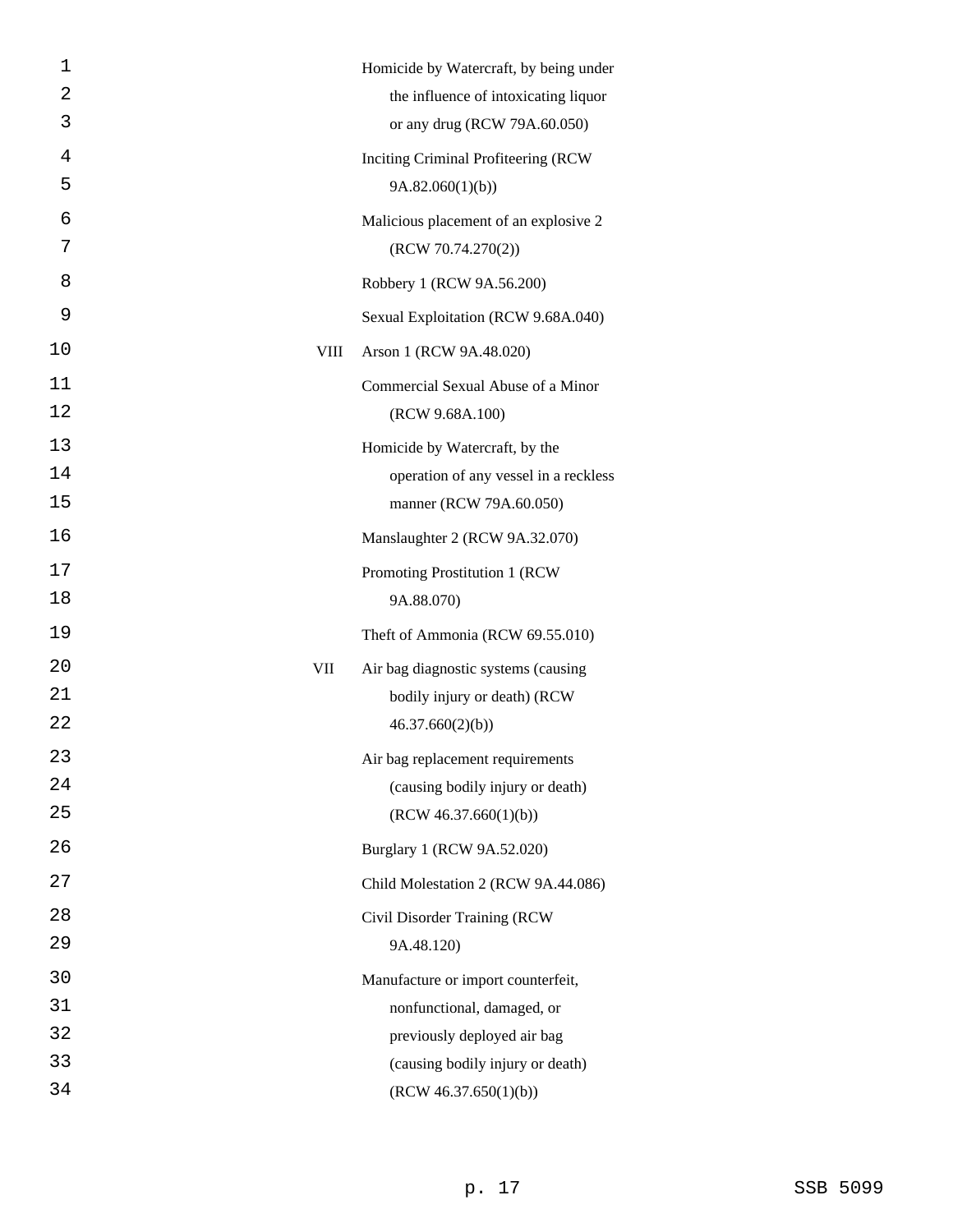| $\mathbf 1$ | Sale, install, $((\overline{\{or\}}))$ or reinstall |
|-------------|-----------------------------------------------------|
| 2           | counterfeit, nonfunctional,                         |
| 3           | damaged, or previously deployed                     |
| 4           | airbag (RCW 46.37.650(2)(b))                        |
| 5           | Dealing in depictions of minor engaged              |
| 6           | in sexually explicit conduct 1                      |
| 7           | (RCW 9.68A.050(1))                                  |
| 8           | Drive-by Shooting (RCW 9A.36.045)                   |
| 9           | Homicide by Watercraft, by disregard                |
| 10          | for the safety of others (RCW                       |
| 11          | 79A.60.050)                                         |
| 12          | Indecent Liberties (without forcible                |
| 13          | compulsion) (RCW 9A.44.100(1)                       |
| 14          | $(b)$ and $(c)$ )                                   |
| 15          | Introducing Contraband 1 (RCW                       |
| 16          | 9A.76.140)                                          |
| 17          | Malicious placement of an explosive 3               |
| 18          | (RCW 70.74.270(3))                                  |
| 19          | Negligently Causing Death By Use of a               |
| 20          | <b>Signal Preemption Device (RCW</b>                |
| 21          | 46.37.675)                                          |
| 22          | Sending, bringing into state depictions             |
| 23          | of minor engaged in sexually                        |
| 24          | explicit conduct 1 (RCW                             |
| 25          | 9.68A.060(1)                                        |
| 26          | Unlawful Possession of a Firearm in the             |
| 27          | first degree (RCW 9.41.040(1))                      |
| 28          | Use of a Machine Gun in Commission                  |
| 29          | of a Felony (RCW 9.41.225)                          |
| 30          | Vehicular Homicide, by disregard for                |
| 31          | the safety of others (RCW                           |
| 32          | 46.61.520)                                          |
| 33<br>VI    | Bail Jumping with Murder 1 (RCW                     |
| 34          | 9A.76.170(3)(a)                                     |
| 35          | Bribery (RCW 9A.68.010)                             |
|             |                                                     |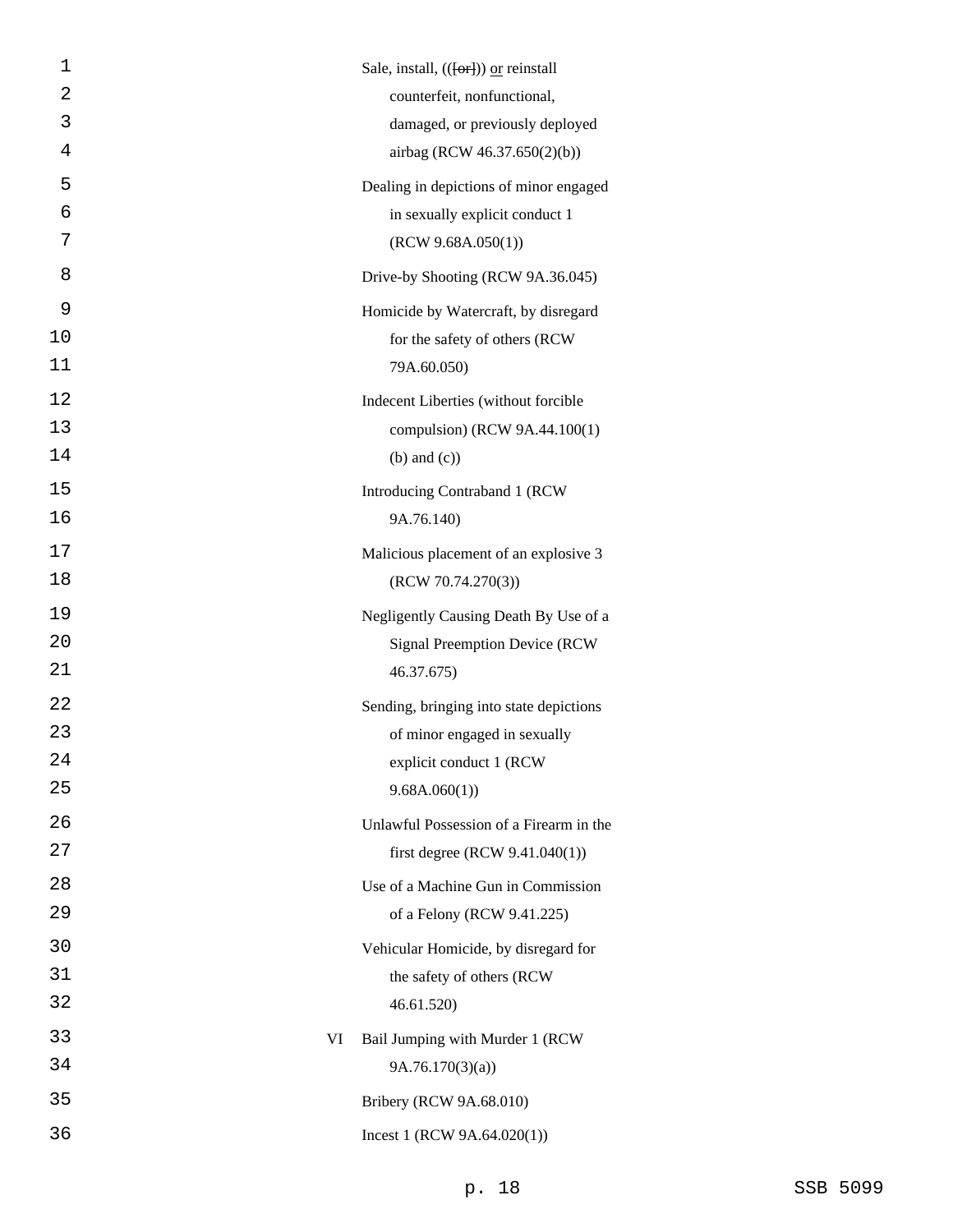| 1  |   | Intimidating a Judge (RCW 9A.72.160)                |
|----|---|-----------------------------------------------------|
| 2  |   | Intimidating a Juror/Witness (RCW                   |
| 3  |   | 9A.72.110, 9A.72.130)                               |
| 4  |   | Malicious placement of an imitation                 |
| 5  |   | device 2 (RCW 70.74.272(1)(b))                      |
| 6  |   | Possession of Depictions of a Minor                 |
| 7  |   | <b>Engaged in Sexually Explicit</b>                 |
| 8  |   | Conduct 1 (RCW 9.68A.070(1))                        |
| 9  |   | Rape of a Child 3 (RCW 9A.44.079)                   |
| 10 |   | Theft of a Firearm (RCW 9A.56.300)                  |
| 11 |   | Theft from a Vulnerable Adult 1                     |
| 12 |   | (section $6(1)$ of this act)                        |
| 13 |   | Unlawful Storage of Ammonia (RCW                    |
| 14 |   | 69.55.020)                                          |
| 15 | V | Abandonment of Dependent Person 2                   |
| 16 |   | (RCW 9A.42.070)                                     |
| 17 |   | Advancing money or property for                     |
| 18 |   | extortionate extension of credit                    |
| 19 |   | (RCW 9A.82.030)                                     |
| 20 |   | Air bag diagnostic systems (RCW                     |
| 21 |   | 46.37.660(2)(c)                                     |
| 22 |   | Air bag replacement requirements                    |
| 23 |   | (RCW 46.37.660(1)(c))                               |
| 24 |   | Bail Jumping with class A Felony                    |
| 25 |   | (RCW 9A.76.170(3)(b))                               |
| 26 |   | Child Molestation 3 (RCW 9A.44.089)                 |
| 27 |   | Manufacture or import counterfeit,                  |
| 28 |   | nonfunctional, damaged, or                          |
| 29 |   | previously deployed air bag (RCW                    |
| 30 |   | 46.37.650(1)(c)                                     |
| 31 |   | Sale, install, $((\overline{\{or\}}))$ or reinstall |
| 32 |   | counterfeit, nonfunctional,                         |
| 33 |   | damaged, or previously deployed                     |
| 34 |   | airbag (RCW 46.37.650(2)(c))                        |
| 35 |   | Criminal Mistreatment 2 (RCW                        |
| 36 |   | 9A.42.030)                                          |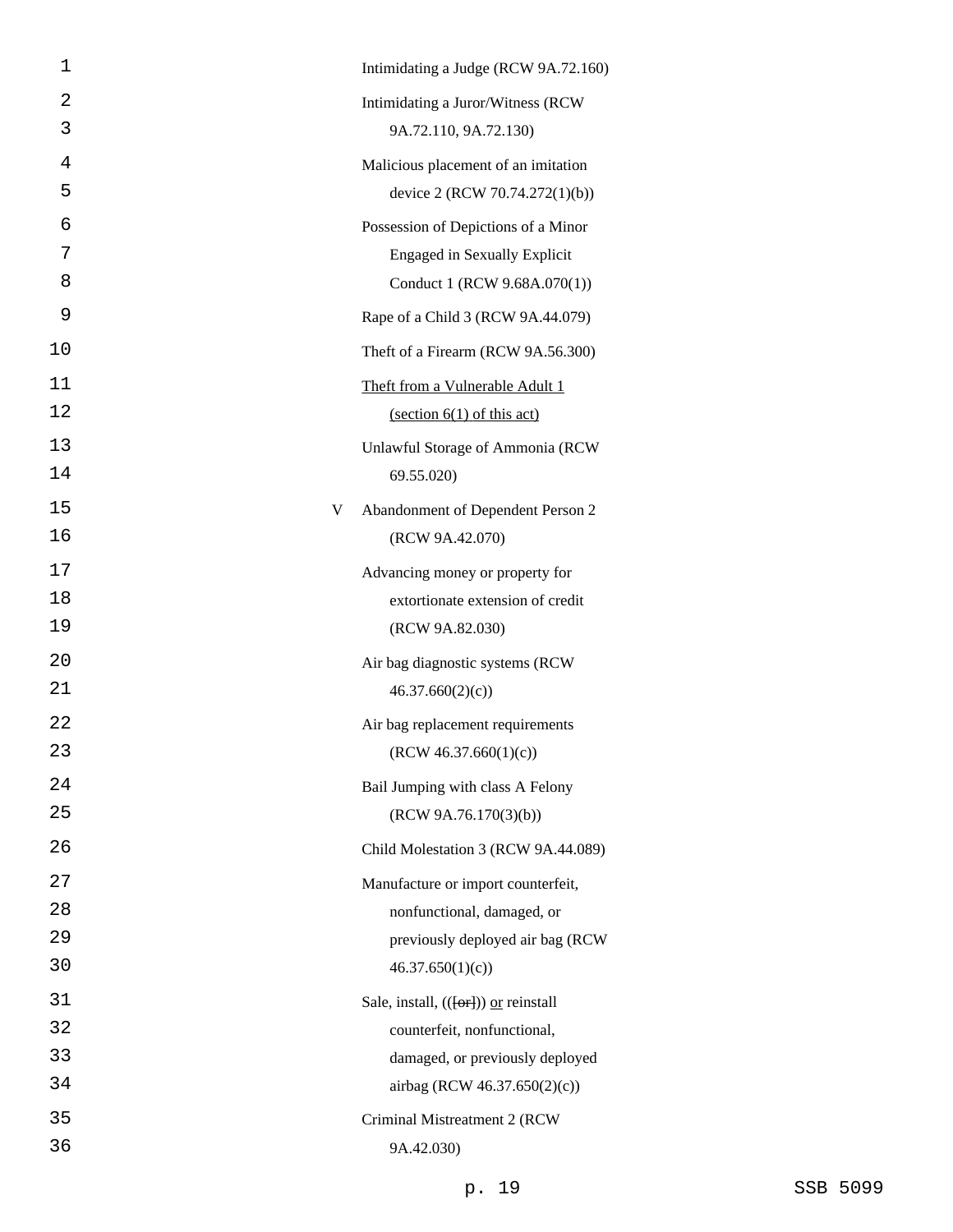| 1  | Custodial Sexual Misconduct 1 (RCW      |
|----|-----------------------------------------|
| 2  | 9A.44.160)                              |
| 3  | Dealing in Depictions of Minor          |
| 4  | <b>Engaged in Sexually Explicit</b>     |
| 5  | Conduct 2 (RCW 9.68A.050(2))            |
| 6  | Domestic Violence Court Order           |
| 7  | Violation (RCW 10.99.040,               |
| 8  | 10.99.050, 26.09.300, 26.10.220,        |
| 9  | 26.26.138, 26.50.110, 26.52.070, or     |
| 10 | 74.34.145)                              |
| 11 | Driving While Under the Influence       |
| 12 | (RCW 46.61.502(6))                      |
| 13 | Extortion 1 (RCW 9A.56.120)             |
| 14 | Extortionate Extension of Credit (RCW   |
| 15 | 9A.82.020)                              |
| 16 | <b>Extortionate Means to Collect</b>    |
| 17 | Extensions of Credit (RCW               |
| 18 | 9A.82.040)                              |
| 19 | Incest 2 (RCW $9A.64.020(2)$ )          |
| 20 | Kidnapping 2 (RCW 9A.40.030)            |
| 21 | Perjury 1 (RCW 9A.72.020)               |
| 22 | Persistent prison misbehavior (RCW      |
| 23 | 9.94.070)                               |
| 24 | Physical Control of a Vehicle While     |
| 25 | Under the Influence (RCW                |
| 26 | 46.61.504(6)                            |
| 27 | Possession of a Stolen Firearm (RCW     |
| 28 | 9A.56.310)                              |
| 29 | Rape 3 (RCW 9A.44.060)                  |
| 30 | Rendering Criminal Assistance 1 (RCW    |
| 31 | 9A.76.070)                              |
| 32 | Sending, Bringing into State Depictions |
| 33 | of Minor Engaged in Sexually            |
| 34 | <b>Explicit Conduct 2 (RCW</b>          |
| 35 | 9.68A.060(2))                           |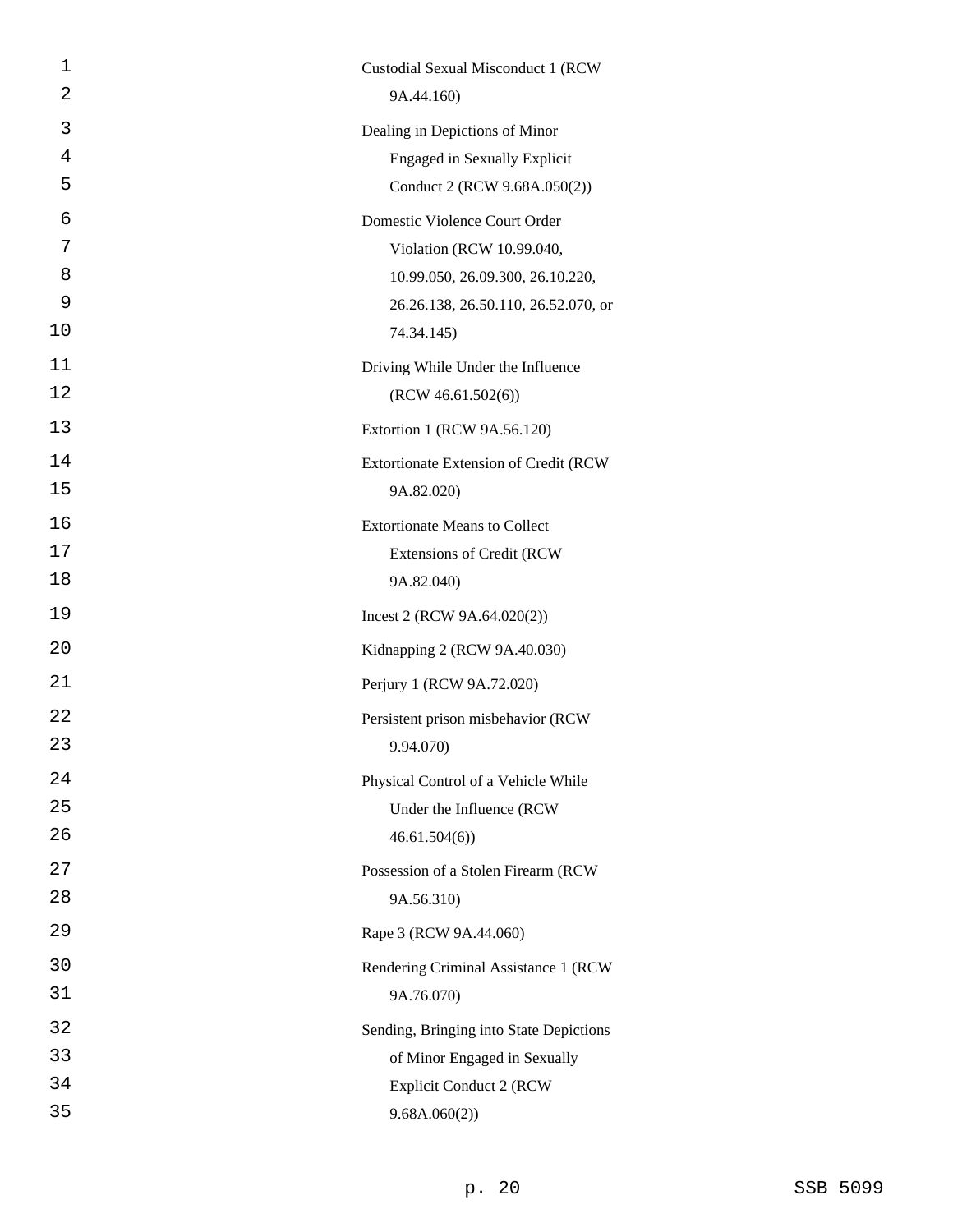| 1<br>2 |    | Sexual Misconduct with a Minor 1<br>(RCW 9A.44.093)        |
|--------|----|------------------------------------------------------------|
| 3<br>4 |    | <b>Sexually Violating Human Remains</b><br>(RCW 9A.44.105) |
| 5      |    | <b>Stalking (RCW 9A.46.110)</b>                            |
| 6      |    | Taking Motor Vehicle Without                               |
| 7      |    | Permission 1 (RCW 9A.56.070)                               |
| 8      | IV | Arson 2 (RCW 9A.48.030)                                    |
| 9      |    | Assault 2 (RCW 9A.36.021)                                  |
| 10     |    | Assault 3 (of a Peace Officer with a                       |
| 11     |    | Projectile Stun Gun) (RCW                                  |
| 12     |    | 9A.36.031(1)(h)                                            |
| 13     |    | Assault by Watercraft (RCW                                 |
| 14     |    | 79A.60.060)                                                |
| 15     |    | Bribing a Witness/Bribe Received by                        |
| 16     |    | Witness (RCW 9A.72.090,                                    |
| 17     |    | 9A.72.100)                                                 |
| 18     |    | Cheating 1 (RCW 9.46.1961)                                 |
| 19     |    | Commercial Bribery (RCW 9A.68.060)                         |
| 20     |    | Counterfeiting (RCW 9.16.035(4))                           |
| 21     |    | Endangerment with a Controlled                             |
| 22     |    | Substance (RCW 9A.42.100)                                  |
| 23     |    | Escape 1 (RCW 9A.76.110)                                   |
| 24     |    | Hit and Run-Injury (RCW                                    |
| 25     |    | 46.52.020(4)(b)                                            |
| 26     |    | Hit and Run with Vessel-Injury                             |
| 27     |    | Accident (RCW 79A.60.200(3))                               |
| 28     |    | Identity Theft 1 (RCW 9.35.020(2))                         |
| 29     |    | Indecent Exposure to Person Under Age                      |
| 30     |    | Fourteen (subsequent sex offense)                          |
| 31     |    | (RCW 9A.88.010)                                            |
| 32     |    | Influencing Outcome of Sporting Event                      |
| 33     |    | (RCW 9A.82.070)                                            |
| 34     |    | Malicious Harassment (RCW                                  |
| 35     |    | 9A.36.080)                                                 |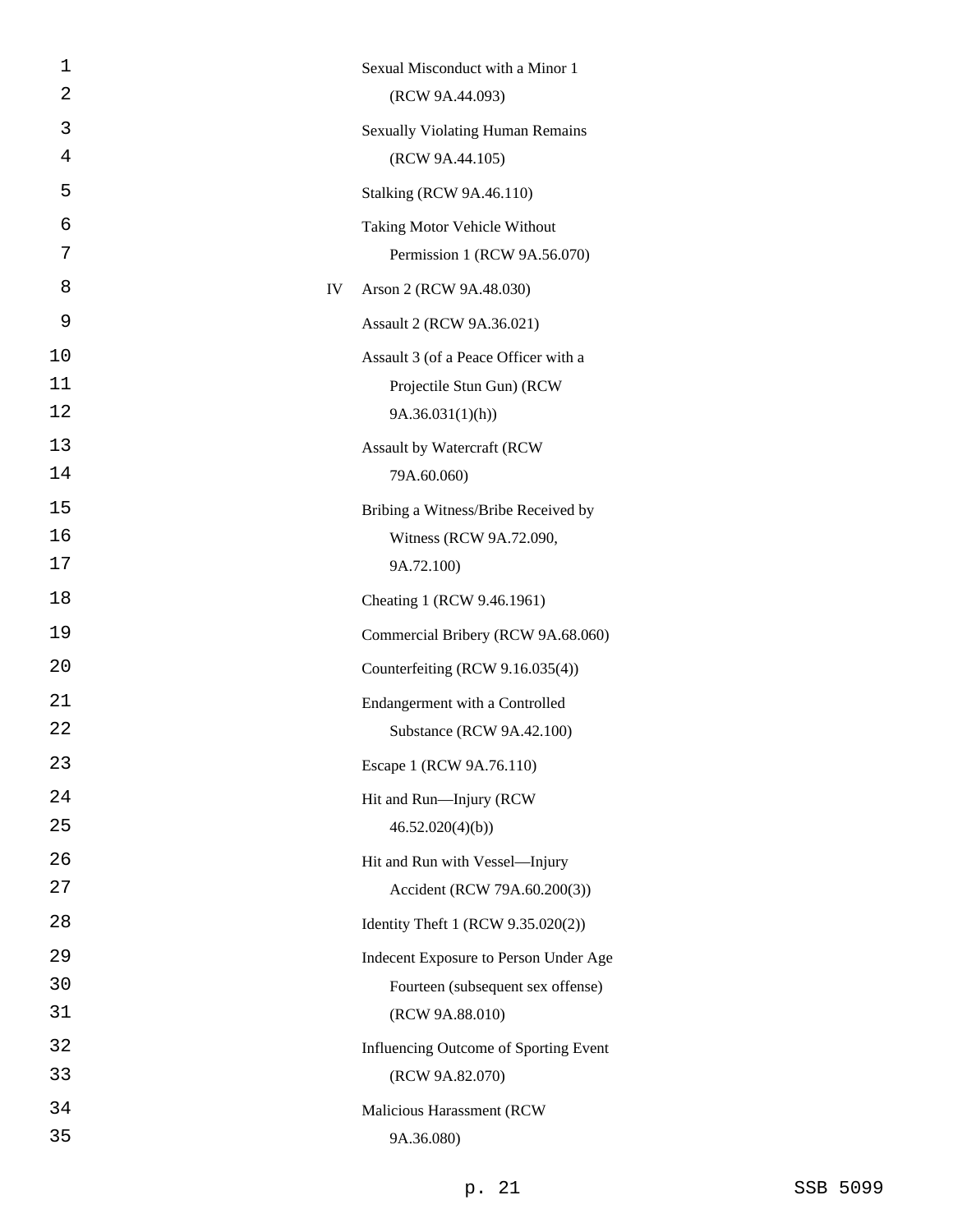| 1  | Possession of Depictions of a Minor     |
|----|-----------------------------------------|
| 2  | <b>Engaged in Sexually Explicit</b>     |
| 3  | Conduct 2 (RCW 9.68A.070(2))            |
| 4  | Residential Burglary (RCW 9A.52.025)    |
| 5  | Robbery 2 (RCW 9A.56.210)               |
| 6  | Theft of Livestock 1 (RCW 9A.56.080)    |
| 7  | Threats to Bomb (RCW 9.61.160)          |
| 8  | Trafficking in Stolen Property 1 (RCW   |
| 9  | 9A.82.050)                              |
| 10 | Unlawful factoring of a credit card or  |
| 11 | payment card transaction (RCW           |
| 12 | 9A.56.290(4)(b)                         |
| 13 | Unlawful transaction of health coverage |
| 14 | as a health care service contractor     |
| 15 | (RCW 48.44.016(3))                      |
| 16 | Unlawful transaction of health coverage |
| 17 | as a health maintenance                 |
| 18 | organization (RCW 48.46.033(3))         |
| 19 | Unlawful transaction of insurance       |
| 20 | business (RCW 48.15.023(3))             |
| 21 | Unlicensed practice as an insurance     |
| 22 | professional (RCW 48.17.063(2))         |
| 23 | Use of Proceeds of Criminal             |
| 24 | Profiteering (RCW 9A.82.080 (1)         |
| 25 | and $(2)$ )                             |
| 26 | Vehicle Prowling 2 (third or subsequent |
| 27 | offense) (RCW 9A.52.100(3))             |
| 28 | Vehicular Assault, by being under the   |
| 29 | influence of intoxicating liquor or     |
| 30 | any drug, or by the operation or        |
| 31 | driving of a vehicle in a reckless      |
| 32 | manner (RCW 46.61.522)                  |
| 33 | Viewing of Depictions of a Minor        |
| 34 | <b>Engaged in Sexually Explicit</b>     |
| 35 | Conduct 1 (RCW 9.68A.075(1))            |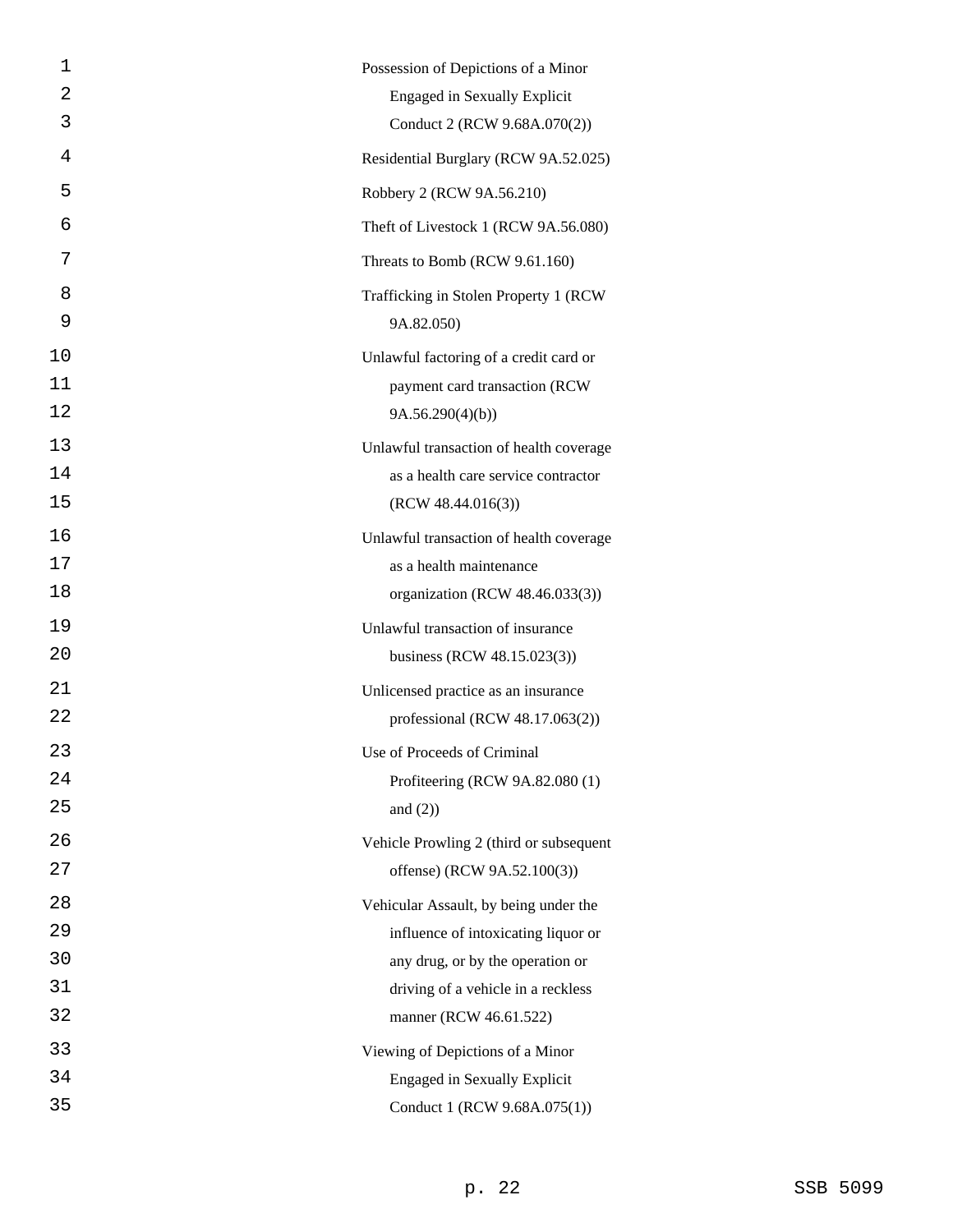| 1      |   | Willful Failure to Return from Furlough                                       |
|--------|---|-------------------------------------------------------------------------------|
| 2      |   | (RCW 72.66.060)                                                               |
| 3<br>4 | Ш | Animal Cruelty 1 (Sexual Conduct or<br>Contact) (RCW 16.52.205(3))            |
| 5      |   |                                                                               |
| 6      |   | Assault 3 (Except Assault 3 of a Peace<br>Officer With a Projectile Stun Gun) |
| 7      |   | (RCW 9A.36.031 except subsection                                              |
| 8      |   | (1)(h))                                                                       |
| 9      |   | Assault of a Child 3 (RCW 9A.36.140)                                          |
| 10     |   | Bail Jumping with class B or C Felony                                         |
| 11     |   | (RCW 9A.76.170(3)(c))                                                         |
| 12     |   | Burglary 2 (RCW 9A.52.030)                                                    |
| 13     |   | Communication with a Minor for                                                |
| 14     |   | <b>Immoral Purposes (RCW)</b>                                                 |
| 15     |   | 9.68A.090)                                                                    |
| 16     |   | Criminal Gang Intimidation (RCW                                               |
| 17     |   | 9A.46.120)                                                                    |
| 18     |   | Custodial Assault (RCW 9A.36.100)                                             |
| 19     |   | Cyberstalking (subsequent conviction or                                       |
| 20     |   | threat of death) (RCW $9.61.260(3)$ )                                         |
| 21     |   | Escape 2 (RCW 9A.76.120)                                                      |
| 22     |   | Extortion 2 (RCW 9A.56.130)                                                   |
| 23     |   | Harassment (RCW 9A.46.020)                                                    |
| 24     |   | Intimidating a Public Servant (RCW                                            |
| 25     |   | 9A.76.180)                                                                    |
| 26     |   | Introducing Contraband 2 (RCW                                                 |
| 27     |   | 9A.76.150)                                                                    |
| 28     |   | Malicious Injury to Railroad Property                                         |
| 29     |   | (RCW 81.60.070)                                                               |
| 30     |   | Mortgage Fraud (RCW 19.144.080)                                               |
| 31     |   | <b>Negligently Causing Substantial Bodily</b>                                 |
| 32     |   | Harm By Use of a Signal                                                       |
| 33     |   | Preemption Device (RCW                                                        |
| 34     |   | 46.37.674)                                                                    |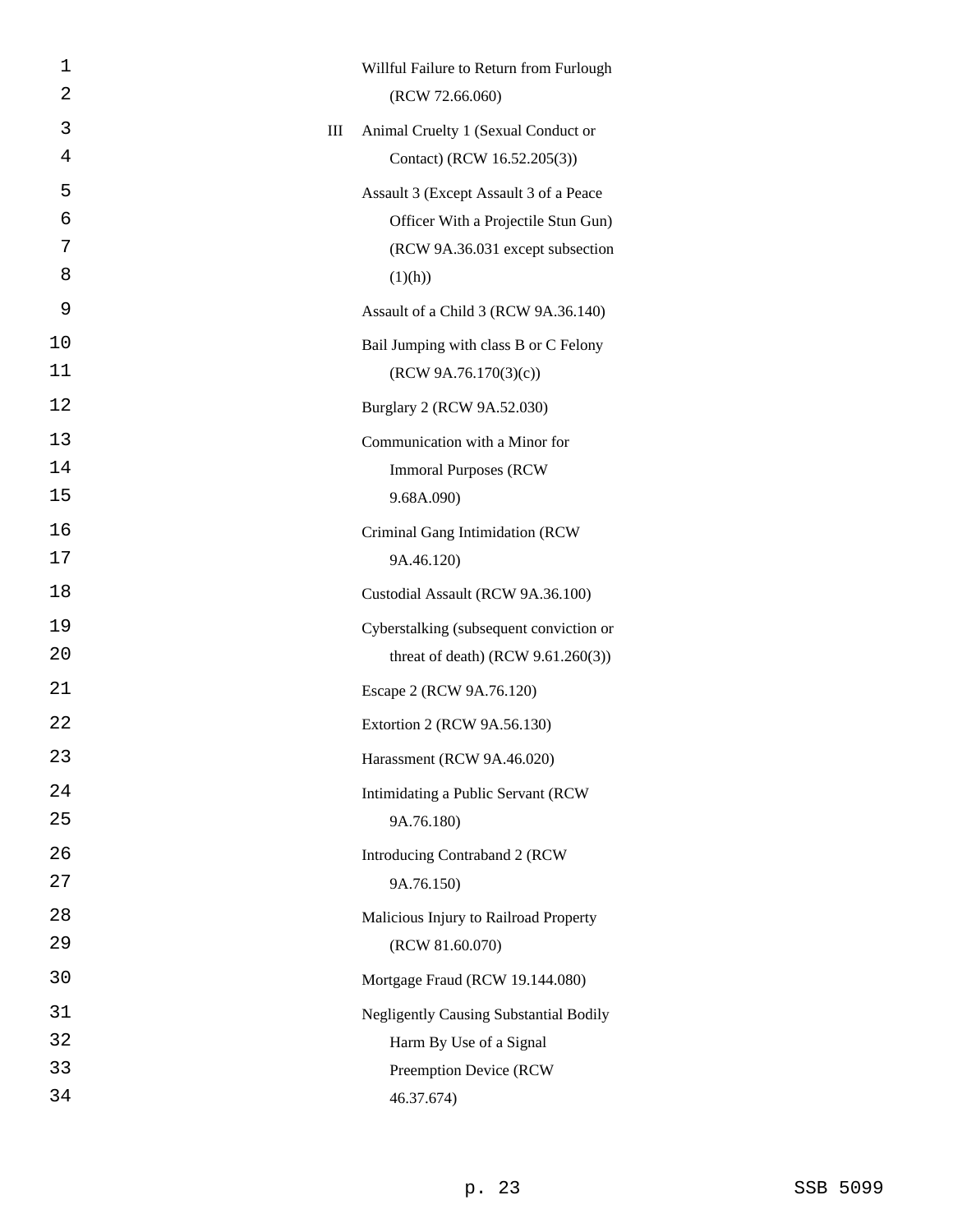| 1  | Organized Retail Theft 1 (RCW           |
|----|-----------------------------------------|
| 2  | 9A.56.350(2)                            |
| 3  | Perjury 2 (RCW 9A.72.030)               |
| 4  | Possession of Incendiary Device (RCW    |
| 5  | 9.40.120)                               |
| 6  | Possession of Machine Gun or Short-     |
| 7  | Barreled Shotgun or Rifle (RCW          |
| 8  | 9.41.190)                               |
| 9  | Promoting Prostitution 2 (RCW           |
| 10 | 9A.88.080)                              |
| 11 | Retail Theft with Special Circumstances |
| 12 | 1 (RCW 9A.56.360(2))                    |
| 13 | Securities Act violation (RCW           |
| 14 | 21.20.400)                              |
| 15 | Tampering with a Witness (RCW           |
| 16 | 9A.72.120)                              |
| 17 | Telephone Harassment (subsequent        |
| 18 | conviction or threat of death) (RCW     |
| 19 | 9.61.230(2)                             |
| 20 | Theft of Livestock 2 (RCW 9A.56.083)    |
| 21 | Theft with the Intent to Resell 1 (RCW  |
| 22 | 9A.56.340(2)                            |
| 23 | Trafficking in Stolen Property 2 (RCW   |
| 24 | 9A.82.055)                              |
| 25 | Unlawful Hunting of Big Game 1 (RCW     |
| 26 | 77.15.410(3)(b)                         |
| 27 | Unlawful Imprisonment (RCW              |
| 28 | 9A.40.040)                              |
| 29 | Unlawful Misbranding of Food Fish or    |
| 30 | Shellfish 1 (RCW 69.04.938(3))          |
| 31 | Unlawful possession of firearm in the   |
| 32 | second degree (RCW 9.41.040(2))         |
| 33 | Unlawful Taking of Endangered Fish or   |
| 34 | Wildlife 1 (RCW 77.15.120(3)(b))        |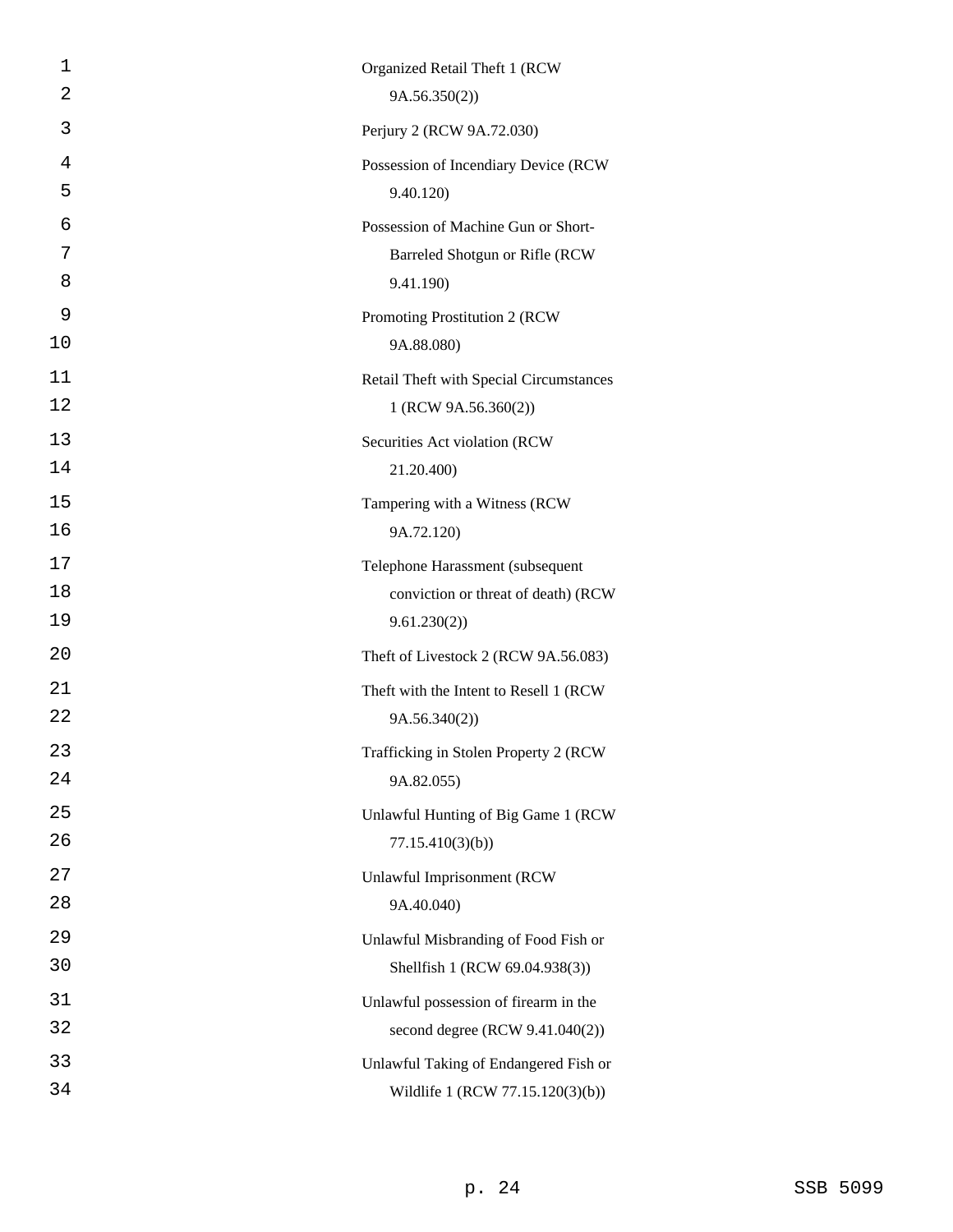| $\mathbf 1$    | Unlawful Trafficking in Fish, Shellfish,                       |
|----------------|----------------------------------------------------------------|
| 2              | or Wildlife 1 (RCW                                             |
| 3              | 77.15.260(3)(b)                                                |
| 4              | Unlawful Use of a Nondesignated                                |
| 5              | Vessel (RCW 77.15.530(4))                                      |
| 6              | Vehicular Assault, by the operation or                         |
| 7<br>8         | driving of a vehicle with disregard                            |
| 9              | for the safety of others (RCW<br>46.61.522)                    |
| 10             |                                                                |
| 11             | Willful Failure to Return from Work<br>Release (RCW 72.65.070) |
| 12             | Commercial Fishing Without a License                           |
| $\rm II$<br>13 | 1 (RCW 77.15.500(3)(b))                                        |
| 14             | Computer Trespass 1 (RCW 9A.90.040)                            |
| 15             | Counterfeiting (RCW 9.16.035(3))                               |
| 16             | Electronic Data Service Interference                           |
| 17             | (RCW 9A.90.060)                                                |
| 18             | Electronic Data Tampering 1 (RCW                               |
| 19             | 9A.90.080)                                                     |
| 20             | Electronic Data Theft (RCW 9A.90.100)                          |
| 21             | Engaging in Fish Dealing Activity                              |
| 22             | Unlicensed 1 (RCW 77.15.620(3))                                |
| 23             | <b>Escape from Community Custody</b>                           |
| 24             | (RCW 72.09.310)                                                |
| 25             | Failure to Register as a Sex Offender                          |
| 26             | (second or subsequent offense)                                 |
| 27             | (RCW 9A.44.130 prior to June 10,                               |
| 28             | 2010, and RCW 9A.44.132)                                       |
| 29             | Health Care False Claims (RCW                                  |
| 30             | 48.80.030)                                                     |
| 31             | Identity Theft 2 (RCW 9.35.020(3))                             |
| 32             | <b>Improperly Obtaining Financial</b>                          |
| 33             | Information (RCW 9.35.010)                                     |
| 34             | Malicious Mischief 1 (RCW 9A.48.070)                           |
| 35             | Organized Retail Theft 2 (RCW                                  |
| 36             | 9A.56.350(3)                                                   |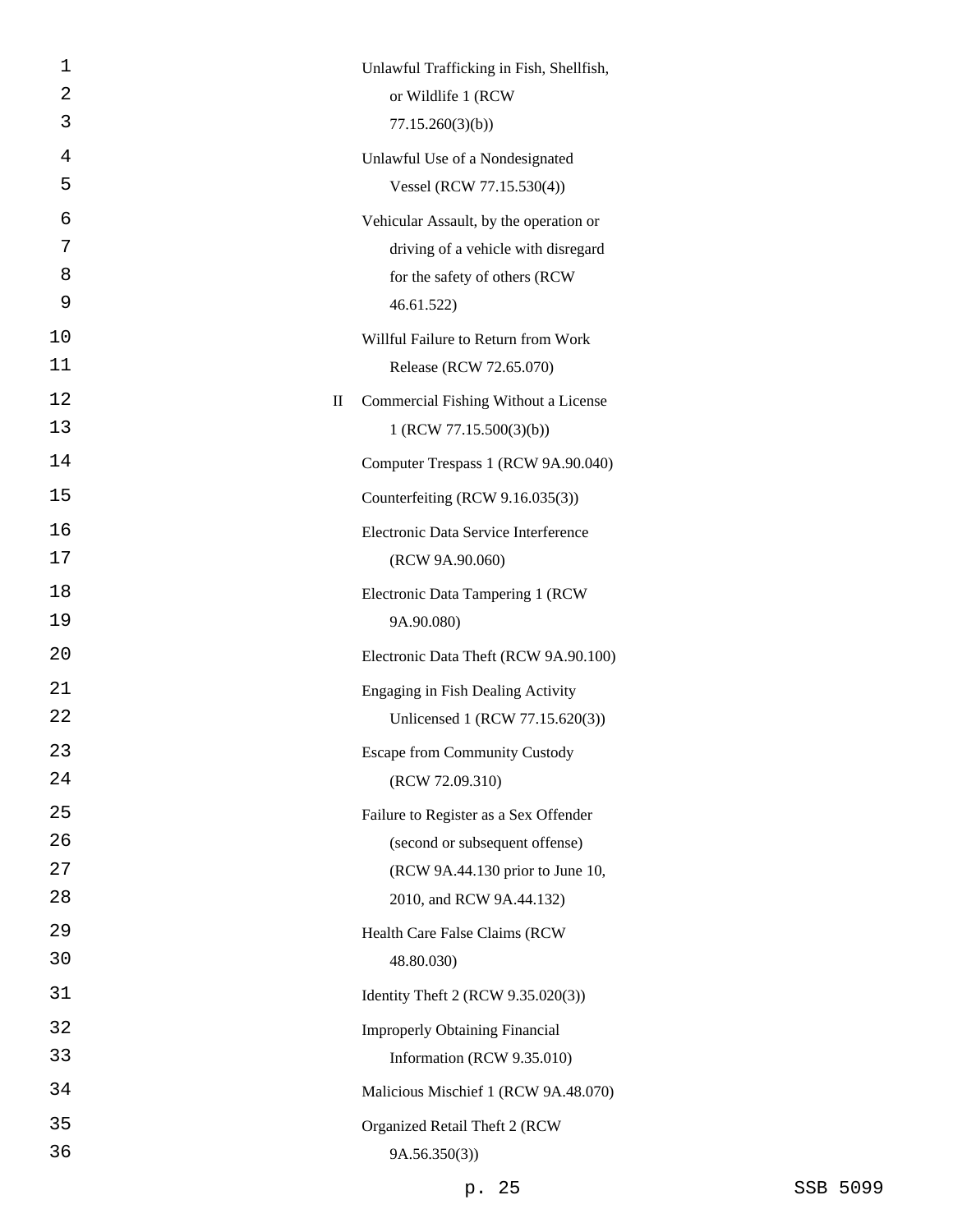| 1  | Possession of Stolen Property 1 (RCW     |
|----|------------------------------------------|
| 2  | 9A.56.150)                               |
| 3  | Possession of a Stolen Vehicle (RCW      |
| 4  | 9A.56.068)                               |
| 5  | Retail Theft with Special Circumstances  |
| 6  | 2 (RCW 9A.56.360(3))                     |
| 7  | Scrap Processing, Recycling, or          |
| 8  | Supplying Without a License              |
| 9  | (second or subsequent offense)           |
| 10 | (RCW 19.290.100)                         |
| 11 | Theft 1 (RCW 9A.56.030)                  |
| 12 | Theft of a Motor Vehicle (RCW            |
| 13 | 9A.56.065)                               |
| 14 | Theft of Rental, Leased, Lease-          |
| 15 | purchased, or Loaned Property            |
| 16 | (valued at five thousand dollars or      |
| 17 | more) (RCW 9A.56.096(5)(a))              |
| 18 | Theft with the Intent to Resell 2 (RCW   |
| 19 | 9A.56.340(3)                             |
| 20 | Trafficking in Insurance Claims (RCW     |
| 21 | 48.30A.015)                              |
| 22 | Unlawful factoring of a credit card or   |
| 23 | payment card transaction (RCW            |
| 24 | 9A.56.290(4)(a)                          |
| 25 | Unlawful Participation of Non-Indians    |
| 26 | in Indian Fishery (RCW                   |
| 27 | 77.15.570(2)                             |
| 28 | Unlawful Practice of Law (RCW            |
| 29 | 2.48.180)                                |
| 30 | Unlawful Purchase or Use of a License    |
| 31 | (RCW 77.15.650(3)(b))                    |
| 32 | Unlawful Trafficking in Fish, Shellfish, |
| 33 | or Wildlife 2 (RCW                       |
| 34 | 77.15.260(3)(a)                          |
| 35 | Unlicensed Practice of a Profession or   |
| 36 | Business (RCW 18.130.190(7))             |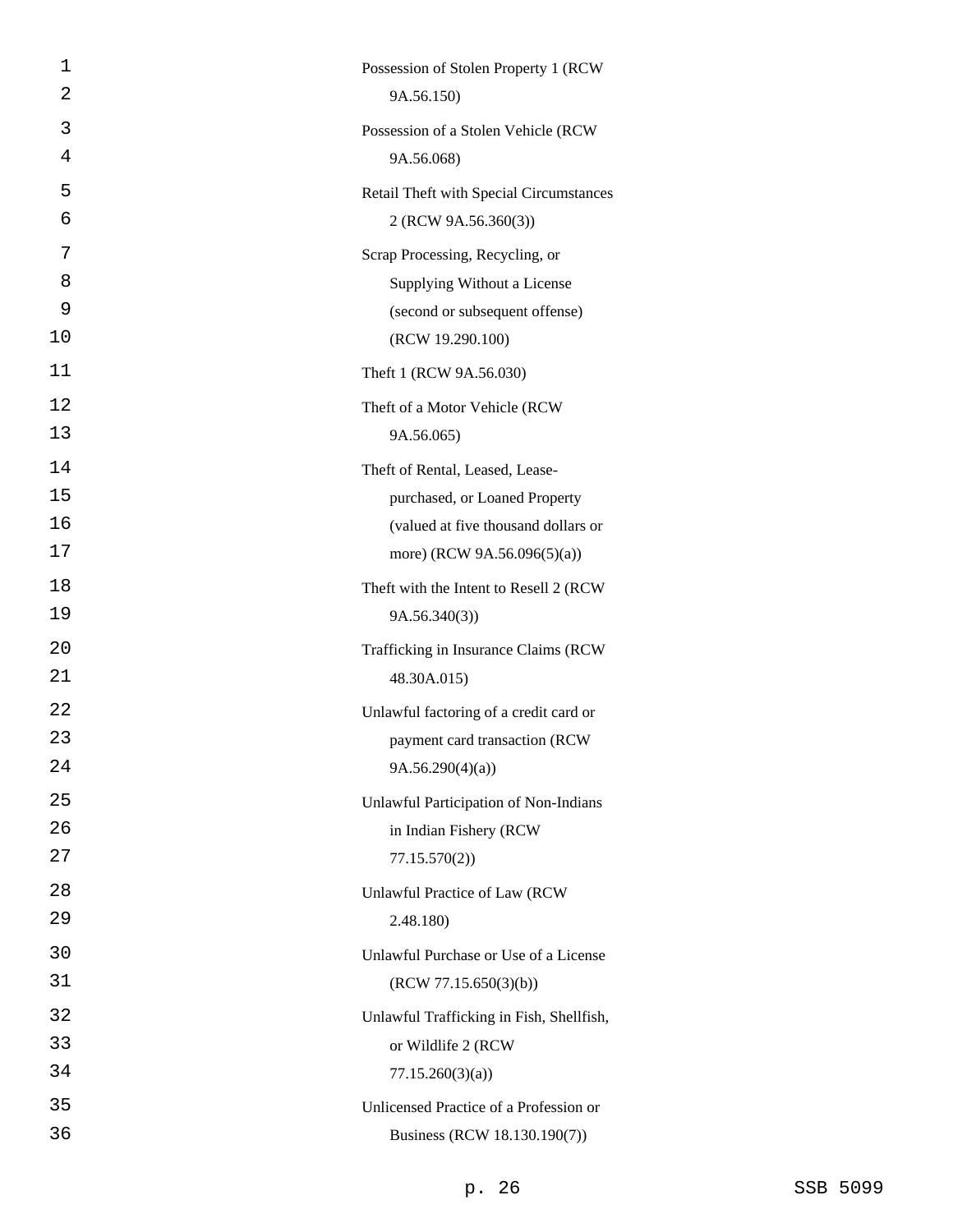| 1              |   | Voyeurism (RCW 9A.44.115)                                                                       |
|----------------|---|-------------------------------------------------------------------------------------------------|
| $\overline{2}$ | L | Attempting to Elude a Pursuing Police                                                           |
| 3              |   | Vehicle (RCW 46.61.024)                                                                         |
| 4              |   | False Verification for Welfare (RCW                                                             |
| 5              |   | 74.08.055)                                                                                      |
| 6              |   | Forgery (RCW 9A.60.020)                                                                         |
| 7              |   | Fraudulent Creation or Revocation of a                                                          |
| 8              |   | Mental Health Advance Directive                                                                 |
| 9              |   | (RCW 9A.60.060)                                                                                 |
| 10             |   | Malicious Mischief 2 (RCW 9A.48.080)                                                            |
| 11             |   | Mineral Trespass (RCW 78.44.330)                                                                |
| 12             |   | Possession of Stolen Property 2 (RCW                                                            |
| 13             |   | 9A.56.160)                                                                                      |
| 14             |   | Reckless Burning 1 (RCW 9A.48.040)                                                              |
| 15             |   | Spotlighting Big Game 1 (RCW                                                                    |
| 16             |   | 77.15.450(3)(b)                                                                                 |
| 17             |   | Suspension of Department Privileges 1                                                           |
| 18             |   | (RCW 77.15.670(3)(b))                                                                           |
| 19             |   | Taking Motor Vehicle Without                                                                    |
| 20             |   | Permission 2 (RCW 9A.56.075)                                                                    |
| 21             |   | Theft 2 (RCW 9A.56.040)                                                                         |
| 22             |   | Theft from a Vulnerable Adult 2                                                                 |
| 23             |   | $\frac{(\text{section } 6(2) \text{ of this act})}{(\text{section } 6(2) \text{ of this act})}$ |
| 24             |   | Theft of Rental, Leased, Lease-                                                                 |
| 25             |   | purchased, or Loaned Property                                                                   |
| 26             |   | (valued at seven hundred fifty                                                                  |
| 27             |   | dollars or more but less than five                                                              |
| 28             |   | thousand dollars) (RCW                                                                          |
| 29             |   | 9A.56.096(5)(b)                                                                                 |
| 30             |   | Transaction of insurance business                                                               |
| 31             |   | beyond the scope of licensure                                                                   |
| 32             |   | (RCW 48.17.063)                                                                                 |
| 33             |   | Unlawful Fish and Shellfish Catch                                                               |
| 34             |   | Accounting (RCW 77.15.630(3)(b))                                                                |
| 35             |   | Unlawful Issuance of Checks or Drafts                                                           |
| 36             |   | (RCW 9A.56.060)                                                                                 |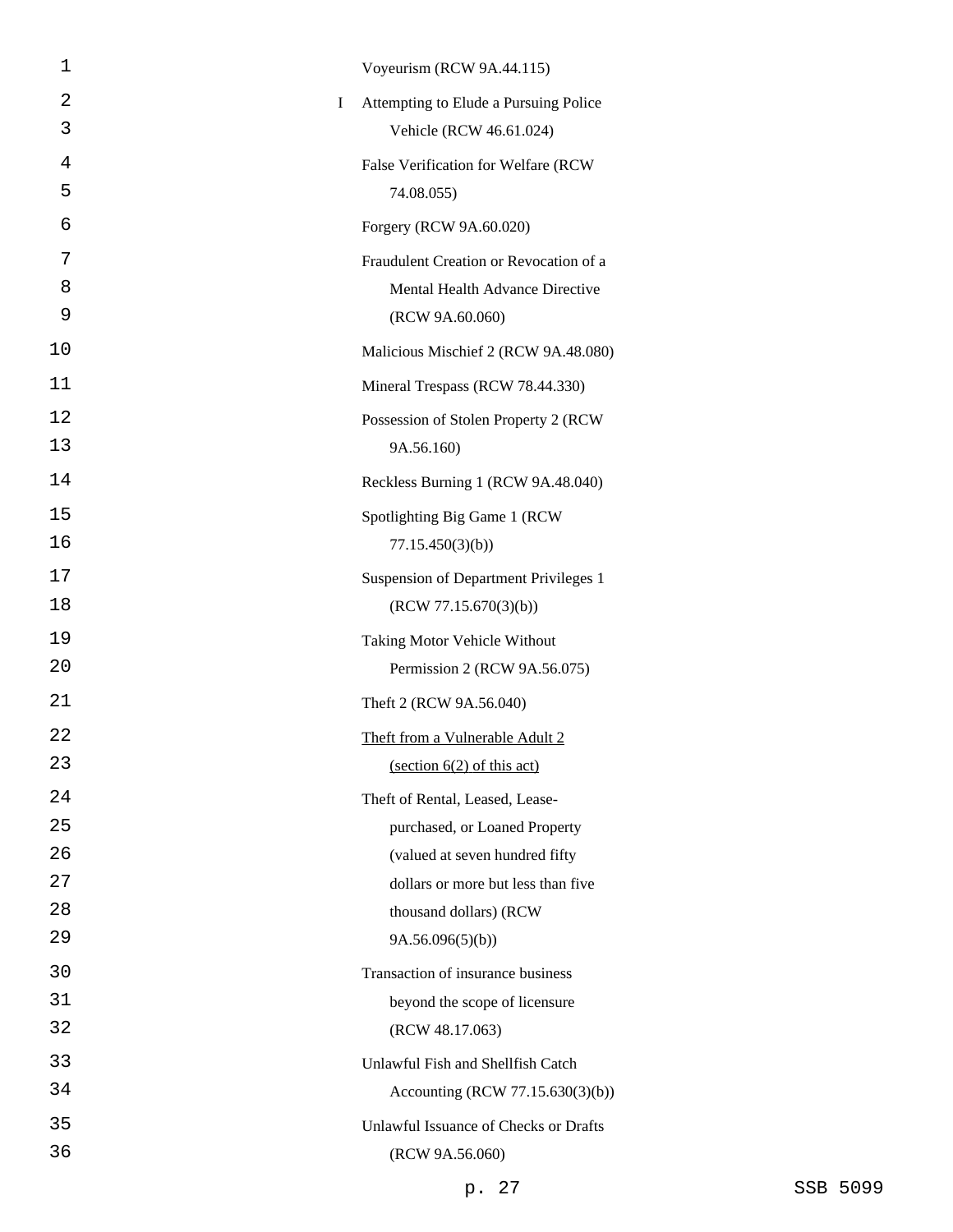| 1  | <b>Unlawful Possession of Fictitious</b>                                   |
|----|----------------------------------------------------------------------------|
| 2  | Identification (RCW 9A.56.320)                                             |
| 3  | Unlawful Possession of Instruments of                                      |
| 4  | Financial Fraud (RCW 9A.56.320)                                            |
| 5  | <b>Unlawful Possession of Payment</b>                                      |
| 6  | Instruments (RCW 9A.56.320)                                                |
| 7  | Unlawful Possession of a Personal                                          |
| 8  | <b>Identification Device (RCW</b>                                          |
| 9  | 9A.56.320)                                                                 |
| 10 | <b>Unlawful Production of Payment</b>                                      |
| 11 | Instruments (RCW 9A.56.320)                                                |
| 12 | Unlawful Releasing, Planting,                                              |
| 13 | Possessing, or Placing Deleterious                                         |
| 14 | Exotic Wildlife (RCW                                                       |
| 15 | 77.15.250(2)(b)                                                            |
| 16 | Unlawful Trafficking in Food Stamps                                        |
| 17 | (RCW 9.91.142)                                                             |
| 18 | Unlawful Use of Food Stamps (RCW                                           |
| 19 | 9.91.144)                                                                  |
| 20 | Unlawful Use of Net to Take Fish 1                                         |
| 21 | (RCW 77.15.580(3)(b))                                                      |
| 22 | Unlawful Use of Prohibited Aquatic                                         |
| 23 | Animal Species (RCW                                                        |
| 24 | 77.15.253(3)                                                               |
| 25 | Vehicle Prowl 1 (RCW 9A.52.095)                                            |
| 26 | Violating Commercial Fishing Area or                                       |
| 27 | Time 1 (RCW 77.15.550(3)(b))                                               |
|    | pow 81 04 080 and 2013 a 17 a 1 are each amended to res<br>$C \cap \Omega$ |
| ΩΩ | $\Omega$                                                                   |

| 28 | Sec. 9. RCW 9A.04.080 and 2013 c 17 s 1 are each amended to read |
|----|------------------------------------------------------------------|
| 29 | as follows:                                                      |
| 30 | (1) Prosecutions for criminal offenses shall not be commenced    |
| 31 | after the periods prescribed in this section.                    |
| 32 | (a) The following offenses may be prosecuted at any time after   |
| 33 | their commission:                                                |
| 34 | (i) Murder;                                                      |
| 35 | (ii) Homicide by abuse;                                          |
| 36 | (iii) Arson if a death results;                                  |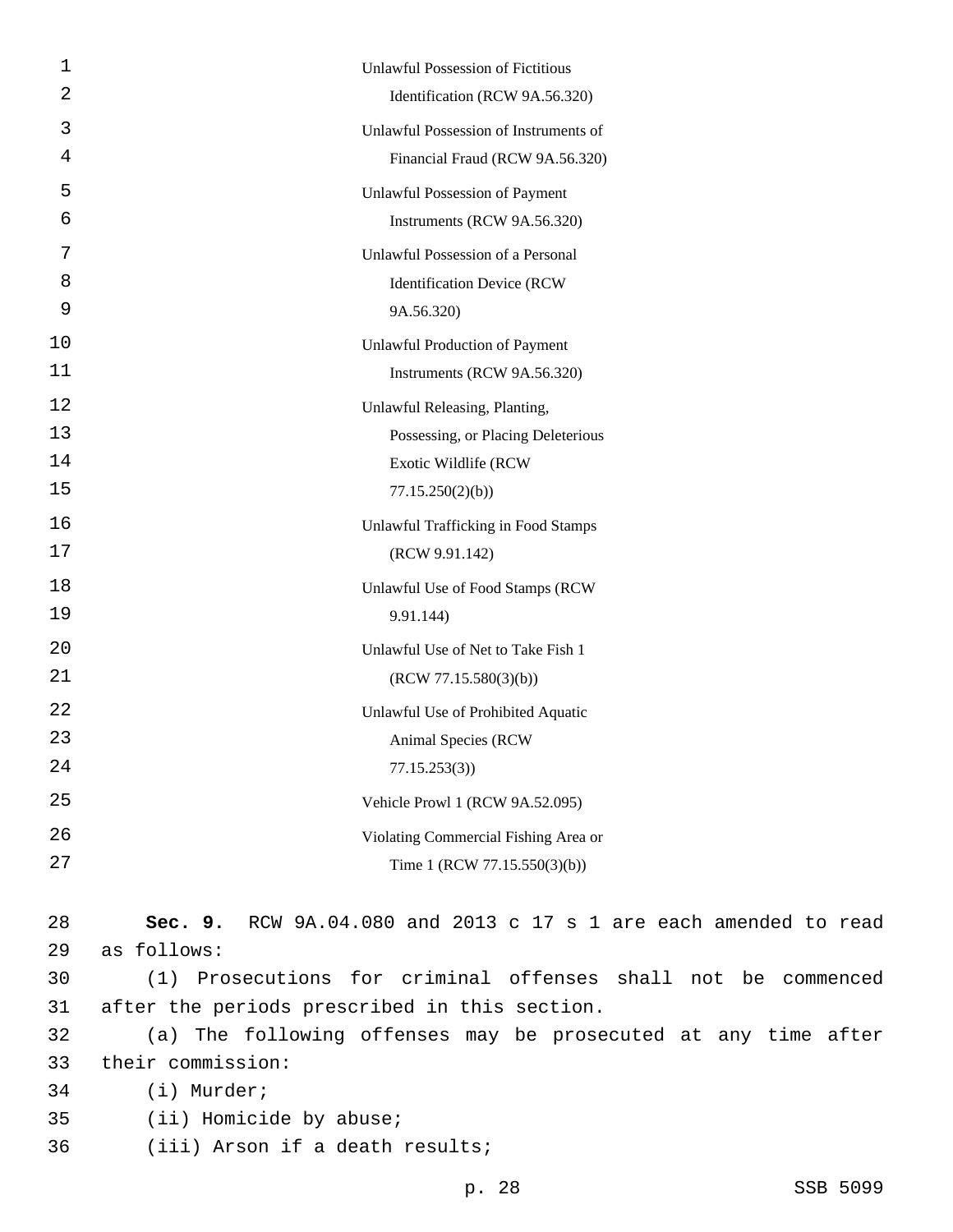(iv) Vehicular homicide;1

(v) Vehicular assault if a death results;2

 (vi) Hit-and-run injury-accident if a death results (RCW  $46.52.020(4)$ .

 (b) Except as provided in (c) of this subsection, the following offenses shall not be prosecuted more than ten years after their 7 commission:

 (i) Any felony committed by a public officer if the commission is in connection with the duties of his or her office or constitutes a breach of his or her public duty or a violation of the oath of 11 office;

12 (ii) Arson if no death results;

 (iii)(A) Violations of RCW 9A.44.040 or 9A.44.050 if the rape is reported to a law enforcement agency within one year of its 15 commission.

 (B) If a violation of RCW 9A.44.040 or 9A.44.050 is not reported within one year, the rape may not be prosecuted more than three years 18 after its commission; or

(iv) Indecent liberties under RCW 9A.44.100(1)(b).

 (c) Violations of the following statutes, when committed against a victim under the age of eighteen, may be prosecuted up to the victim's thirtieth birthday: RCW 9A.44.040 (rape in the first degree), 9A.44.050 (rape in the second degree), 9A.44.073 (rape of a child in the first degree), 9A.44.076 (rape of a child in the second degree), 9A.44.079 (rape of a child in the third degree), 9A.44.083 (child molestation in the first degree), 9A.44.086 (child molestation in the second degree), 9A.44.089 (child molestation in the third degree), 9A.44.100(1)(b) (indecent liberties), 9A.64.020 (incest), or 9.68A.040 (sexual exploitation of a minor).29

 (d) The following offenses shall not be prosecuted more than six years after their commission or their discovery, whichever occurs later:32

(i) Violations of RCW 9A.82.060 or 9A.82.080;33

(ii) Any felony violation of chapter 9A.83 RCW;

(iii) Any felony violation of chapter 9.35 RCW;

 (iv) Theft in the first or second degree under chapter 9A.56 RCW 37 when accomplished by color or aid of deception;  $((\theta \cdot \hat{r}))$ 

(v) Theft from a vulnerable adult under section 6 of this act; or

39 (vi) Trafficking in stolen property in the first or second degree under chapter 9A.82 RCW in which the stolen property is a motor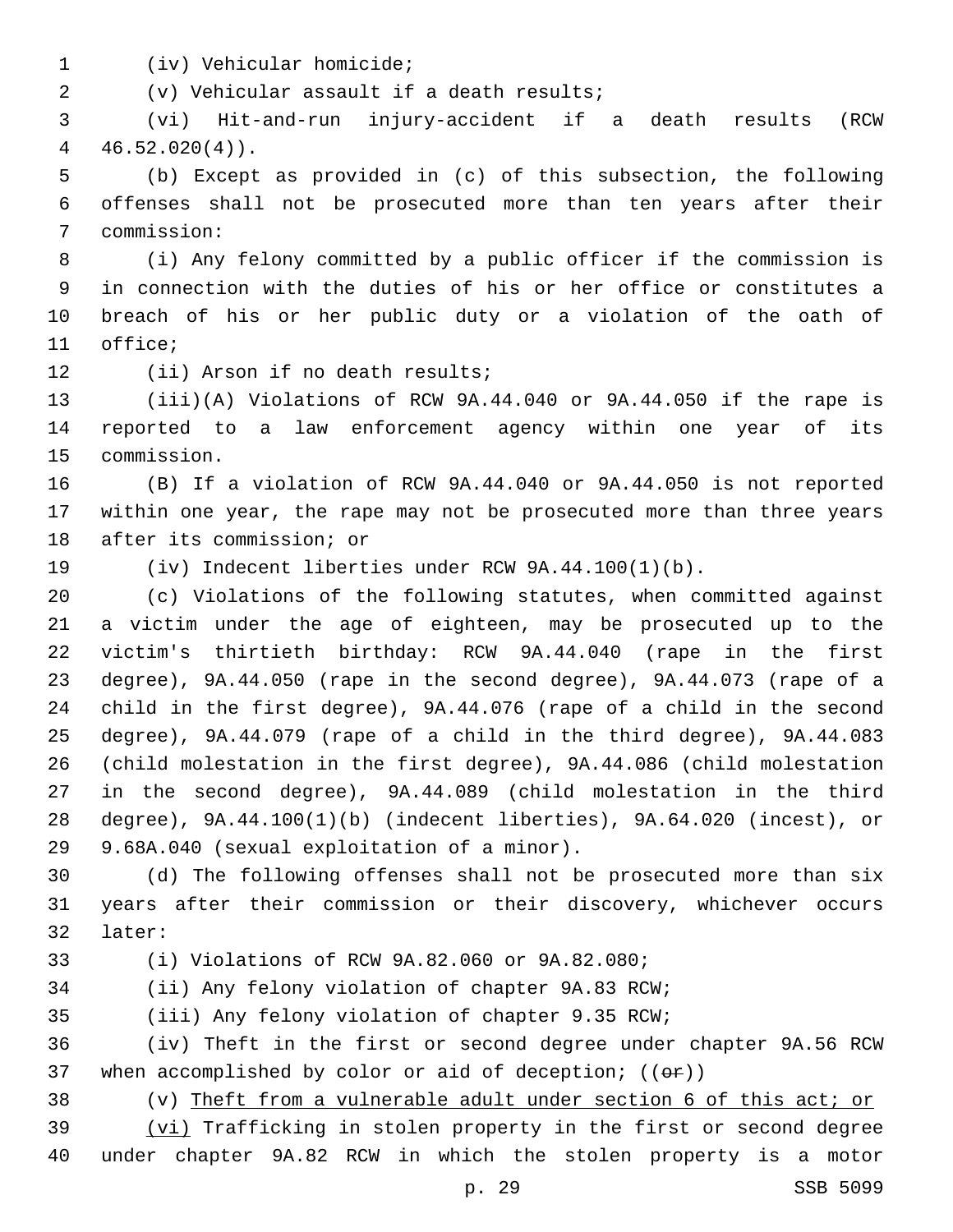vehicle or major component part of a motor vehicle as defined in RCW 46.80.010.2

 (e) The following offenses shall not be prosecuted more than five years after their commission: Any class C felony under chapter 74.09, 5 82.36, or 82.38 RCW.

 (f) Bigamy shall not be prosecuted more than three years after 7 the time specified in RCW 9A.64.010.

 (g) A violation of RCW 9A.56.030 must not be prosecuted more than three years after the discovery of the offense when the victim is a tax exempt corporation under 26 U.S.C. Sec. 501(c)(3).

 (h) No other felony may be prosecuted more than three years after its commission; except that in a prosecution under RCW 9A.44.115, if the person who was viewed, photographed, or filmed did not realize at the time that he or she was being viewed, photographed, or filmed, the prosecution must be commenced within two years of the time the person who was viewed or in the photograph or film first learns that 17 he or she was viewed, photographed, or filmed.

 (i) No gross misdemeanor may be prosecuted more than two years 19 after its commission.

 (j) No misdemeanor may be prosecuted more than one year after its 21 commission.

 (2) The periods of limitation prescribed in subsection (1) of this section do not run during any time when the person charged is not usually and publicly resident within this state.

 (3) In any prosecution for a sex offense as defined in RCW 9.94A.030, the periods of limitation prescribed in subsection (1) of this section run from the date of commission or one year from the date on which the identity of the suspect is conclusively established by deoxyribonucleic acid testing or by photograph as defined in RCW 30 9.68A.011, whichever is later.

 (4) If, before the end of a period of limitation prescribed in subsection (1) of this section, an indictment has been found or a complaint or an information has been filed, and the indictment, complaint, or information is set aside, then the period of limitation is extended by a period equal to the length of time from the finding 36 or filing to the setting aside.

 **Sec. 10.** RCW 9A.56.030 and 2013 c 322 s 2 are each amended to read as follows:38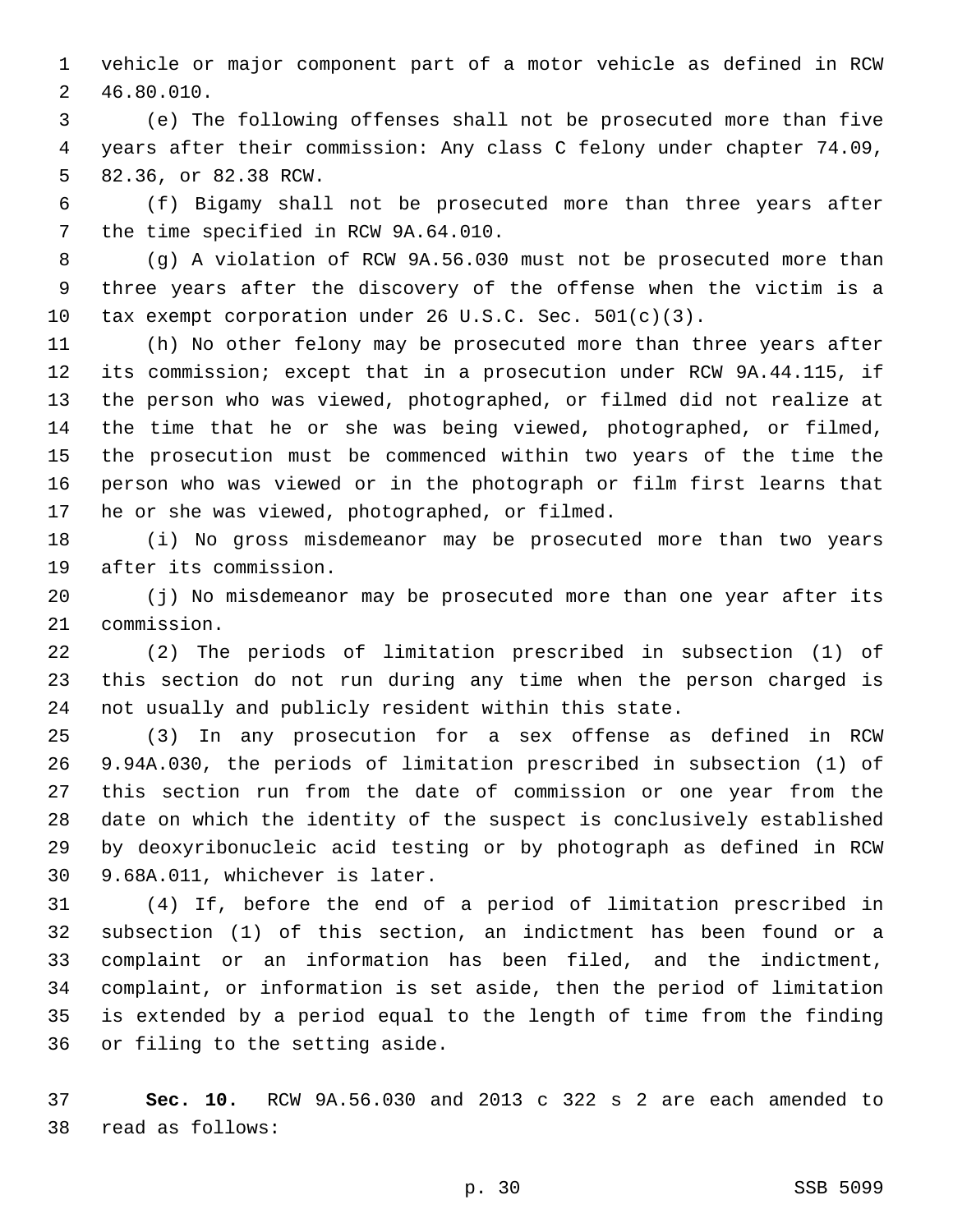(1) Except as provided in section 6 of this act, a person is guilty of theft in the first degree if he or she commits theft of:

 (a) Property or services which exceed(s) five thousand dollars in value other than a firearm as defined in RCW 9.41.010;

 (b) Property of any value, other than a firearm as defined in RCW 9.41.010 or a motor vehicle, taken from the person of another;

 (c) A search and rescue dog, as defined in RCW 9.91.175, while 8 the search and rescue dog is on duty; or

 (d) Commercial metal property, nonferrous metal property, or private metal property, as those terms are defined in RCW 19.290.010, and the costs of the damage to the owner's property exceed five 12 thousand dollars in value.

(2) Theft in the first degree is a class B felony.

 **Sec. 11.** RCW 9A.56.040 and 2013 c 322 s 3 are each amended to 15 read as follows:

 (1) Except as provided in section 6 of this act, a person is guilty of theft in the second degree if he or she commits theft of:

 (a) Property or services which exceed(s) seven hundred fifty dollars in value but does not exceed five thousand dollars in value, other than a firearm as defined in RCW 9.41.010 or a motor vehicle;

 (b) A public record, writing, or instrument kept, filed, or deposited according to law with or in the keeping of any public 23 office or public servant;

 (c) Commercial metal property, nonferrous metal property, or private metal property, as those terms are defined in RCW 19.290.010, and the costs of the damage to the owner's property exceed seven hundred fifty dollars but does not exceed five thousand dollars in 28 value; or

29 (d) An access device.

(2) Theft in the second degree is a class C felony.

 **Sec. 12.** RCW 74.34.020 and 2015 c 268 s 1 are each amended to 32 read as follows:

 The definitions in this section apply throughout this chapter 34 unless the context clearly requires otherwise.

 (1) "Abandonment" means action or inaction by a person or entity with a duty of care for a vulnerable adult that leaves the vulnerable person without the means or ability to obtain necessary food, 38 clothing, shelter, or health care.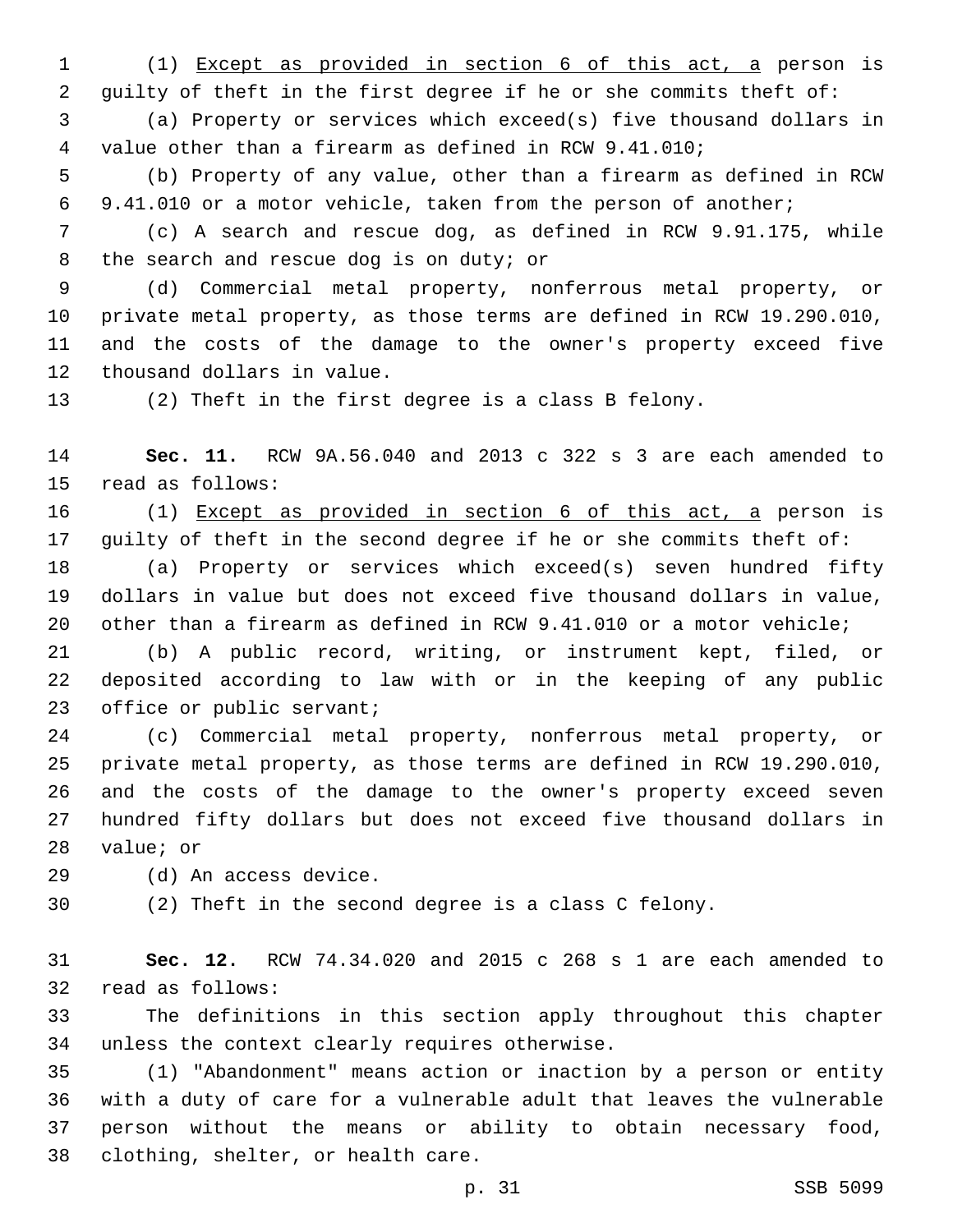(2) "Abuse" means the willful action or inaction that inflicts injury, unreasonable confinement, intimidation, or punishment on a vulnerable adult. In instances of abuse of a vulnerable adult who is unable to express or demonstrate physical harm, pain, or mental anguish, the abuse is presumed to cause physical harm, pain, or mental anguish. Abuse includes sexual abuse, mental abuse, physical abuse, and personal exploitation of a vulnerable adult, and improper use of restraint against a vulnerable adult which have the following 9 meanings:

 (a) "Sexual abuse" means any form of nonconsensual sexual conduct, including but not limited to unwanted or inappropriate touching, rape, sodomy, sexual coercion, sexually explicit photographing, and sexual harassment. Sexual abuse also includes any sexual conduct between a staff person, who is not also a resident or client, of a facility or a staff person of a program authorized under chapter 71A.12 RCW, and a vulnerable adult living in that facility or receiving service from a program authorized under chapter 71A.12 RCW, 18 whether or not it is consensual.

 (b) "Physical abuse" means the willful action of inflicting bodily injury or physical mistreatment. Physical abuse includes, but is not limited to, striking with or without an object, slapping, pinching, choking, kicking, shoving, or prodding.22

 (c) "Mental abuse" means a willful verbal or nonverbal action that threatens, humiliates, harasses, coerces, intimidates, isolates, unreasonably confines, or punishes a vulnerable adult. Mental abuse 26 may include ridiculing, yelling, or swearing.

 (d) "Personal exploitation" means an act of forcing, compelling, or exerting undue influence over a vulnerable adult causing the vulnerable adult to act in a way that is inconsistent with relevant past behavior, or causing the vulnerable adult to perform services 31 for the benefit of another.

 (e) "Improper use of restraint" means the inappropriate use of chemical, physical, or mechanical restraints for convenience or discipline or in a manner that: (i) Is inconsistent with federal or state licensing or certification requirements for facilities, hospitals, or programs authorized under chapter 71A.12 RCW; (ii) is not medically authorized; or (iii) otherwise constitutes abuse under 38 this section.

 (3) "Chemical restraint" means the administration of any drug to manage a vulnerable adult's behavior in a way that reduces the safety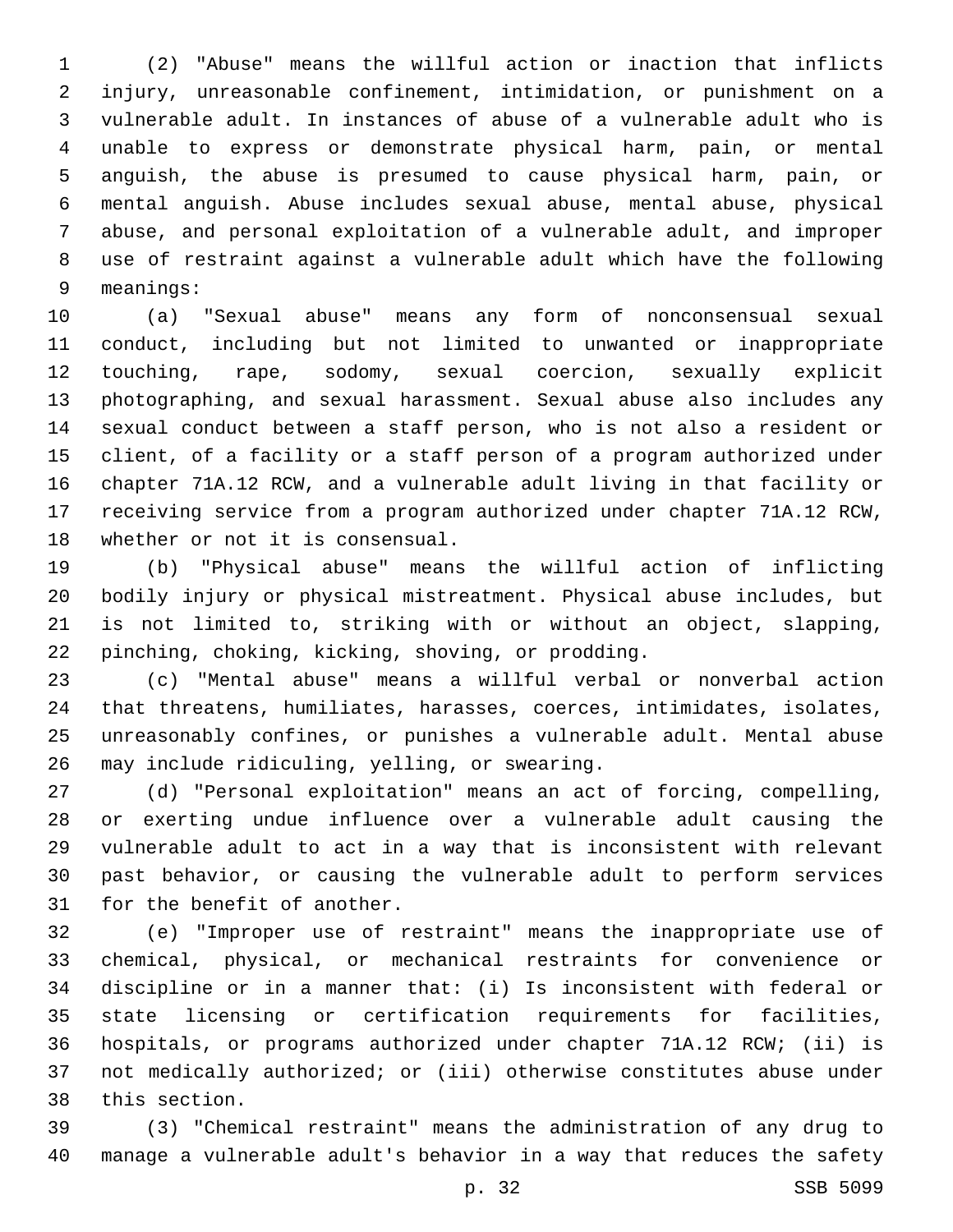risk to the vulnerable adult or others, has the temporary effect of restricting the vulnerable adult's freedom of movement, and is not standard treatment for the vulnerable adult's medical or psychiatric condition.4

 (4) "Consent" means express written consent granted after the vulnerable adult or his or her legal representative has been fully informed of the nature of the services to be offered and that the 8 receipt of services is voluntary.

 (5) "Department" means the department of social and health 10 services.

 (6) "Facility" means a residence licensed or required to be licensed under chapter 18.20 RCW, assisted living facilities; chapter 18.51 RCW, nursing homes; chapter 70.128 RCW, adult family homes; chapter 72.36 RCW, soldiers' homes; or chapter 71A.20 RCW, residential habilitation centers; or any other facility licensed or 16 certified by the department.

 (7) "Financial exploitation" means the illegal or improper use, control over, or withholding of the property, income, resources, or trust funds of the vulnerable adult by any person or entity for any person's or entity's profit or advantage other than for the vulnerable adult's profit or advantage. "Financial exploitation" 22 includes, but is not limited to:

 (a) The use of deception, intimidation, or undue influence by a person or entity in a position of trust and confidence with a vulnerable adult to obtain or use the property, income, resources, or trust funds of the vulnerable adult for the benefit of a person or 27 entity other than the vulnerable adult;

 (b) The breach of a fiduciary duty, including, but not limited to, the misuse of a power of attorney, trust, or a guardianship appointment, that results in the unauthorized appropriation, sale, or transfer of the property, income, resources, or trust funds of the vulnerable adult for the benefit of a person or entity other than the 33 vulnerable adult; or

 (c) Obtaining or using a vulnerable adult's property, income, resources, or trust funds without lawful authority, by a person or entity who knows or clearly should know that the vulnerable adult lacks the capacity to consent to the release or use of his or her 38 property, income, resources, or trust funds.

 (8) "Financial institution" has the same meaning as in RCW 30A.22.040 and 30A.22.041. For purposes of this chapter only,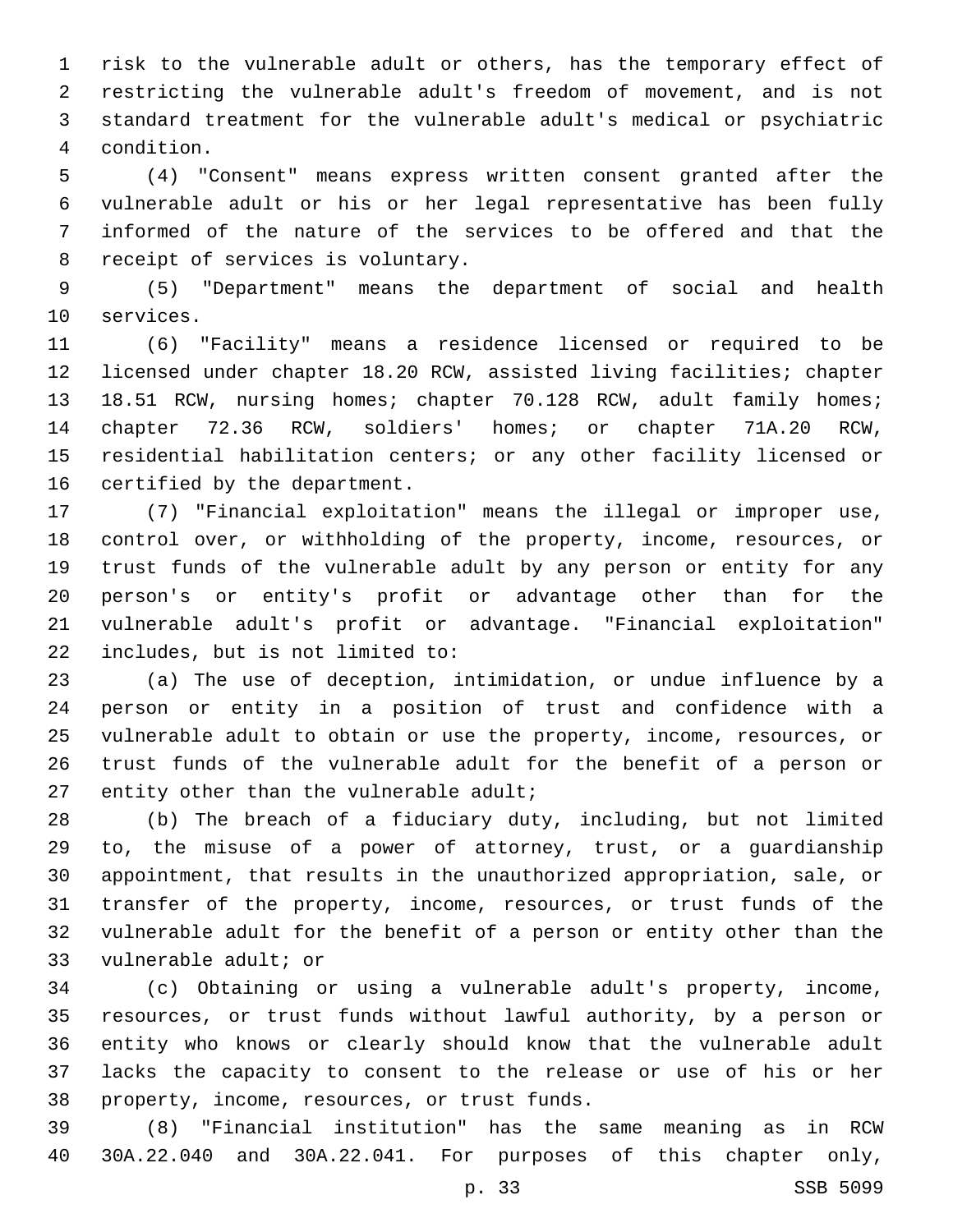"financial institution" also means a "broker-dealer" or "investment 2 adviser" as defined in RCW 21.20.005.

 (9) "Hospital" means a facility licensed under chapter 70.41, 71.12, or 72.23 RCW and any employee, agent, officer, director, or 5 independent contractor thereof.

 (10) "Incapacitated person" means a person who is at a significant risk of personal or financial harm under RCW 11.88.010(1) 8 (a), (b), (c), or (d).

 (11) "Individual provider" means a person under contract with the department to provide services in the home under chapter 74.09 or 11 74.39A RCW.

 (12) "Interested person" means a person who demonstrates to the court's satisfaction that the person is interested in the welfare of the vulnerable adult, that the person has a good faith belief that the court's intervention is necessary, and that the vulnerable adult is unable, due to incapacity, undue influence, or duress at the time the petition is filed, to protect his or her own interests.

 (13) "Mandated reporter" is an employee of the department; law enforcement officer; social worker; professional school personnel; individual provider; an employee of a facility; an operator of a facility; an employee of a social service, welfare, mental health, adult day health, adult day care, home health, home care, or hospice agency; county coroner or medical examiner; Christian Science practitioner; or health care provider subject to chapter 18.130 RCW.

 (14) "Mechanical restraint" means any device attached or adjacent to the vulnerable adult's body that he or she cannot easily remove that restricts freedom of movement or normal access to his or her body. "Mechanical restraint" does not include the use of devices, materials, or equipment that are (a) medically authorized, as required, and (b) used in a manner that is consistent with federal or state licensing or certification requirements for facilities, hospitals, or programs authorized under chapter 71A.12 RCW.

 (15) "Neglect" means (a) a pattern of conduct or inaction by a person or entity with a duty of care that fails to provide the goods and services that maintain physical or mental health of a vulnerable adult, or that fails to avoid or prevent physical or mental harm or pain to a vulnerable adult; or (b) an act or omission by a person or entity with a duty of care that demonstrates a serious disregard of consequences of such a magnitude as to constitute a clear and present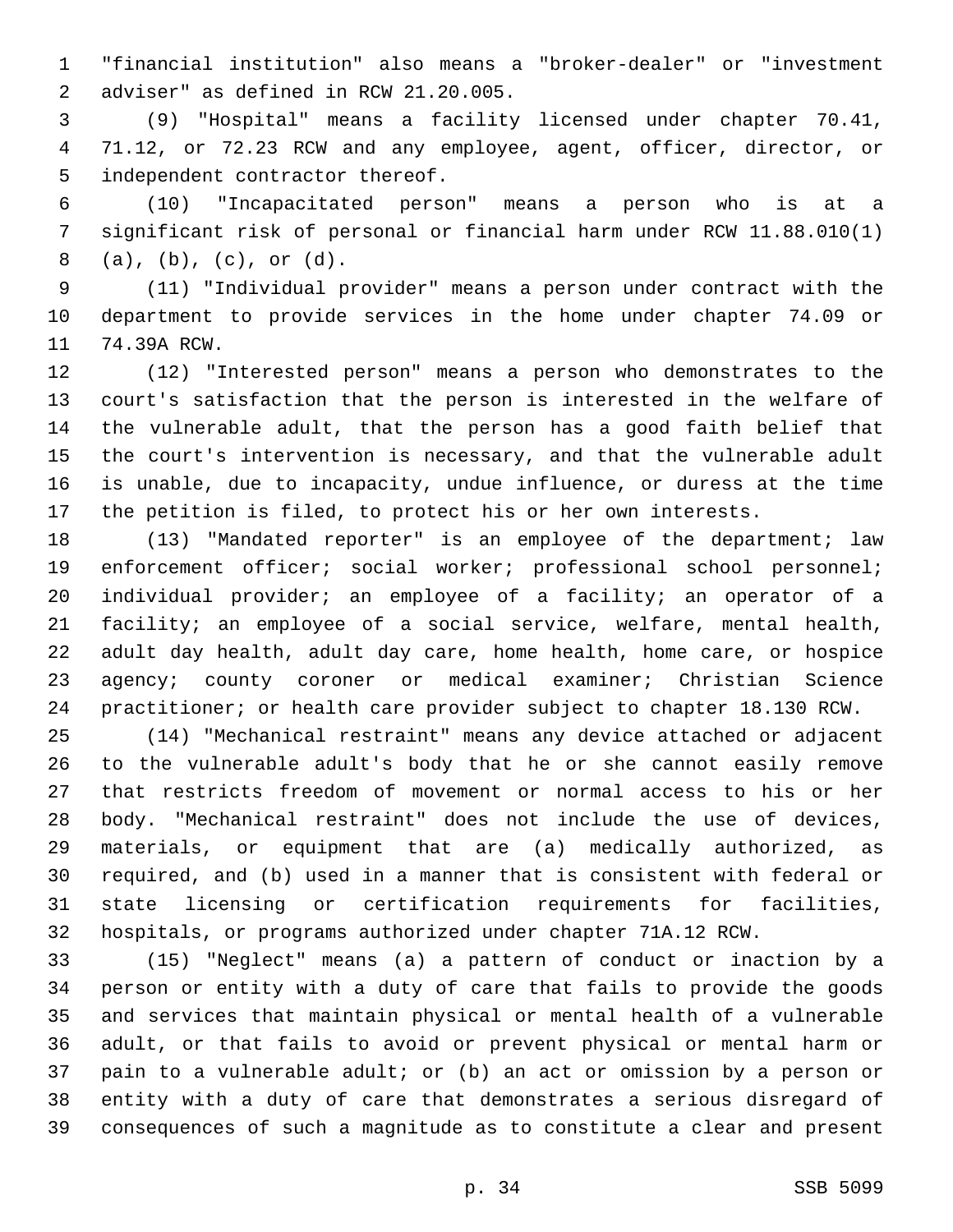danger to the vulnerable adult's health, welfare, or safety, including but not limited to conduct prohibited under RCW 9A.42.100.

 (16) "Permissive reporter" means any person, including, but not limited to, an employee of a financial institution, attorney, or volunteer in a facility or program providing services for vulnerable adults.6

 (17) "Physical restraint" means the application of physical force without the use of any device, for the purpose of restraining the free movement of a vulnerable adult's body. "Physical restraint" does not include (a) briefly holding without undue force a vulnerable adult in order to calm or comfort him or her, or (b) holding a vulnerable adult's hand to safely escort him or her from one area to 13 another.

 (18) "Protective services" means any services provided by the department to a vulnerable adult with the consent of the vulnerable adult, or the legal representative of the vulnerable adult, who has been abandoned, abused, financially exploited, neglected, or in a state of self-neglect. These services may include, but are not limited to case management, social casework, home care, placement, arranging for medical evaluations, psychological evaluations, day 21 care, or referral for legal assistance.

 (19) "Self-neglect" means the failure of a vulnerable adult, not living in a facility, to provide for himself or herself the goods and services necessary for the vulnerable adult's physical or mental health, and the absence of which impairs or threatens the vulnerable adult's well-being. This definition may include a vulnerable adult who is receiving services through home health, hospice, or a home care agency, or an individual provider when the neglect is not a result of inaction by that agency or individual provider.

(20) "Social worker" means:30

(a) A social worker as defined in RCW 18.320.010(2); or

 (b) Anyone engaged in a professional capacity during the regular course of employment in encouraging or promoting the health, welfare, support, or education of vulnerable adults, or providing social services to vulnerable adults, whether in an individual capacity or as an employee or agent of any public or private organization or institution.37

38 (21) "Vulnerable adult" includes a person:

 (a) Sixty years of age or older who has the functional, mental, or physical inability to care for himself or herself; or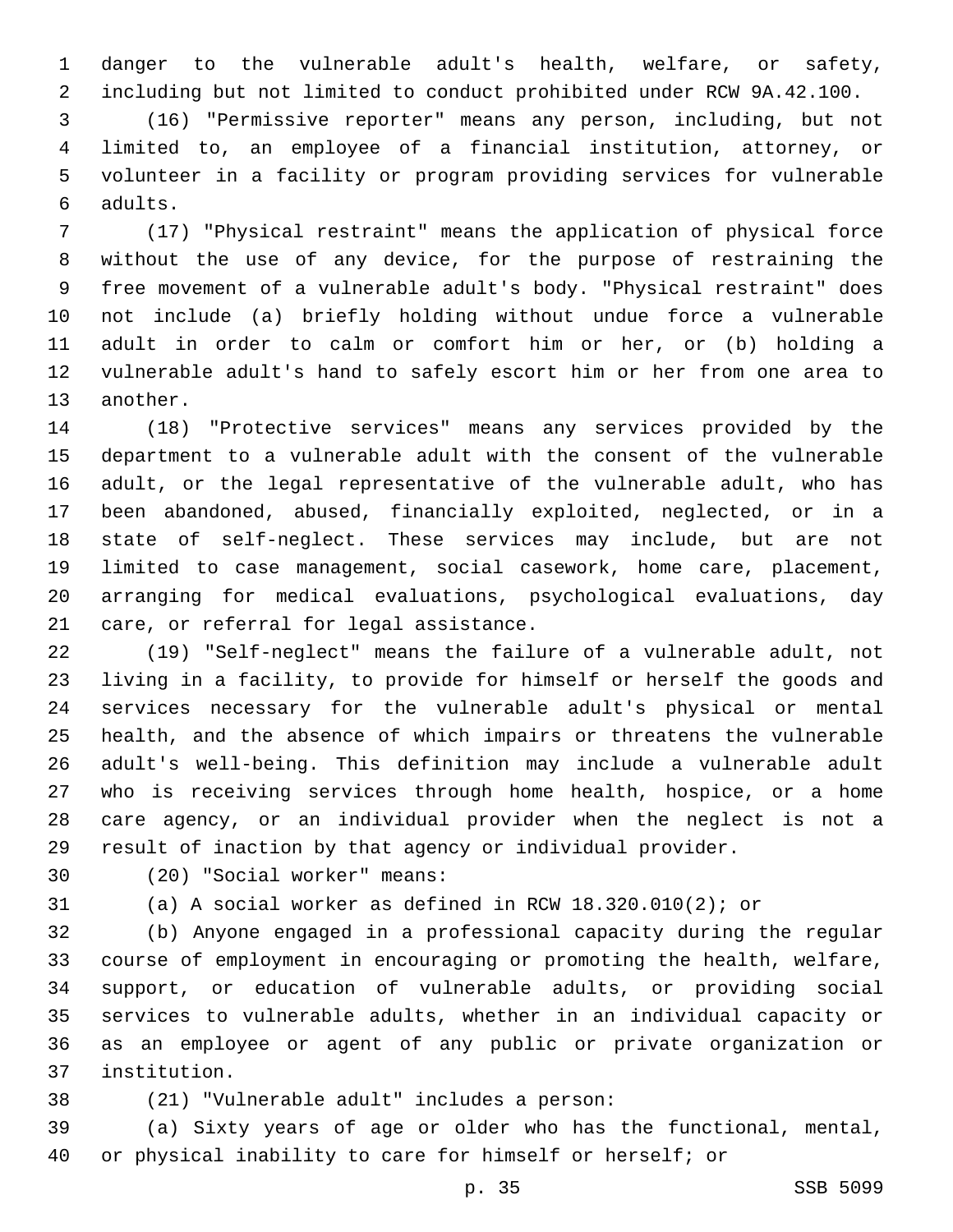1 (b) Found incapacitated under chapter 11.88 RCW; or

2 (c) Who has a developmental disability as defined under RCW 71A.10.020; or3

(d) Admitted to any facility; or4

5 (e) Receiving services from home health, hospice, or home care 6 agencies licensed or required to be licensed under chapter 70.127 7 RCW; or

8 (f) Receiving services from an individual provider; or

9 (g) Who self-directs his or her own care and receives services 10 from a personal aide under chapter 74.39 RCW.

11 (22) "Vulnerable adult advocacy team" means a team of three or 12 more persons who coordinate a multidisciplinary process, in 13 compliance with this act and the protocol governed by section 13 of 14 this act, for preventing, identifying, investigating, prosecuting, 15 and providing services related to abuse, neglect, or financial 16 exploitation of vulnerable adults.

17 NEW SECTION. **Sec. 13.** A new section is added to chapter 74.34 18 RCW to read as follows:

19 (1) Each county is encouraged to develop a written protocol for 20 handling criminal cases involving vulnerable adults. The protocol 21 shall:

 (a) Address the coordination of vulnerable adult mistreatment investigations among the following groups as appropriate and when available: The prosecutor's office; law enforcement; adult protective 25 services; vulnerable adult advocacy centers; local advocacy groups; community victim advocacy programs; professional guardians; medical 27 examiners or coroners; financial analysts or forensic accountants; social workers with experience or training related to the mistreatment of vulnerable adults; medical personnel; the state long- term care ombuds or a regional long-term care ombuds specifically designated by the state long-term care ombuds; developmental disabilities ombuds; the attorney general's office; and any other local agency involved in the criminal investigation of vulnerable 34 adult mistreatment;

35 (b) Be developed by the prosecuting attorney with the assistance 36 of the agencies referenced in this subsection;

37 (c) Provide that participation as a member of the vulnerable 38 adult advocacy team is voluntary;